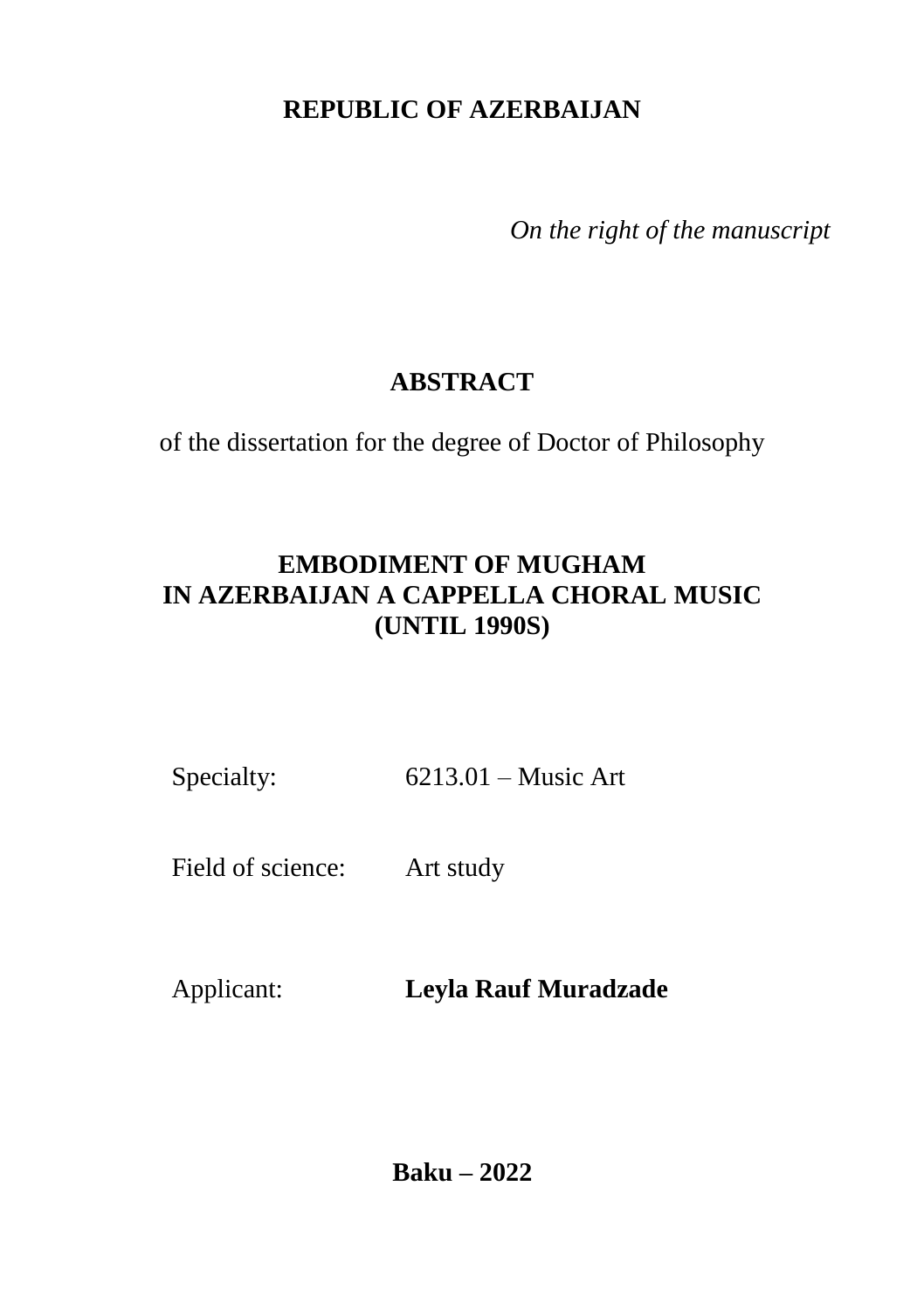The work was performed at the Department of "History and Theory of Music" of Azerbaijan National Conservatory.

| Scientific supervisor: | Doctor of Arts, Associate Professor<br>Ulkar Sabir Aliyeva                                    |
|------------------------|-----------------------------------------------------------------------------------------------|
| Official opponents:    | Doctor of Arts, Professor<br>Jamila Ismayil Hasanova                                          |
|                        | Doctor of Philosophy on Art Study,<br><b>Associate Professor</b><br>Narmin Ziyadkhan Garalova |
|                        | Doctor of Philosophy on Art Study<br>Vugar Bakhtiyar Humbatov                                 |

Dissertation council FD 2.36 of Supreme Attestation Comission under the President of the Republic of Azerbaijan operating at Baku Music Academy named after U.Hajibeyli

| Chairman of the             |                                                               |
|-----------------------------|---------------------------------------------------------------|
| Dissertation council:       | People's Artist, Professor<br><b>Farhad Shamsi Badalbeyli</b> |
|                             |                                                               |
| Scientific secretary of the |                                                               |
| Dissertation council:       | Doctor of Philosophy on Art Study,<br>Associate Professor     |
|                             | Leyla Ramiz Zohrabova                                         |
| Chairman of the             |                                                               |
| scientific seminar:         | Doctor of Arts, Professor                                     |
|                             | <b>Imruz Mammad Sadikh Afandiyeva</b>                         |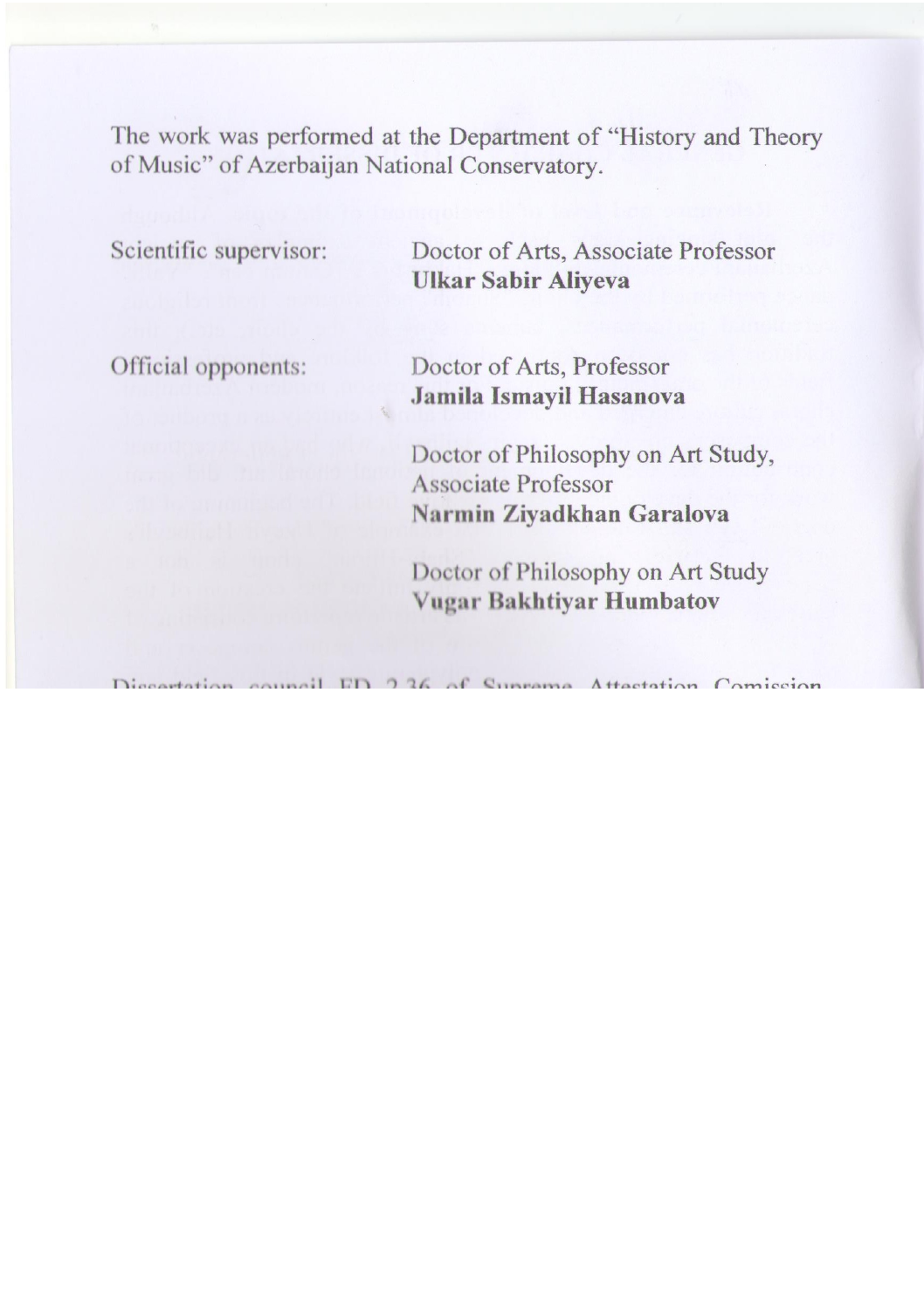#### **GENERAL CHARACTER OF DISSERTATION**

**Relevance and level of development of the topic**. Although the joint singing steps back to ancient examples of ancient Azerbaijani ceremonial folklore ("Hakhishta", "Gulum can", "Yalli" dance performed by the choir, "Shabih" performances from religious ceremonial performances, laments sung by the choir, etc.), this tradition has not been continued in the folklore and professional fields of the oral (mouth) music. For this reason, modern Azerbaijani choral culture emerged and developed almost entirely as a product of the composer's creativity. Uzeyir Hajibeyli, who had an exceptional contribution for the development of national choral art, did great work for the development of this creative field. The beginning of the opera "Leyli and Majnun", the first example of Uzeyir Hajibeyli's great work with the famous "Shabi-Hijran" choir is not a coincidence. U.Hajibeyli did not only initiate the creation of the national choir, but also took care of its artistic repertoire consisting of works of national spirit. The desire of the genius composer and musicologist to create a national polyphonic style in this field and organization of the choir completed each other. Naturally, the composer thought about building the national choral art on a solid foundation and achieved his goal as a composer beginning from his first creative experiences.

One of the strongest sources of the art of composition in Azerbaijan is the magnificent art of mugham. This aspect was also one of the basic principles in the creation of choral culture. The same regularity manifests itself in the examples of a capella choir, which we try to investigate. The influence of mugham on the composers' creativity, including the choir of our composers, is a complex and multifaceted issue. However, the principles of mugham, which have various manifestation forms have not yet been sufficiently studied in the works of a capella choir up to now. For this reason, the subject of the dissertation is of important actuality.

Starting with the prologue-choir "Shabi-Hijran" of "Leyli and Majnun", the first opera in Azerbaijan and the Eastern world by the founder of the modern school of composition Uzeyir Hajibeyli, the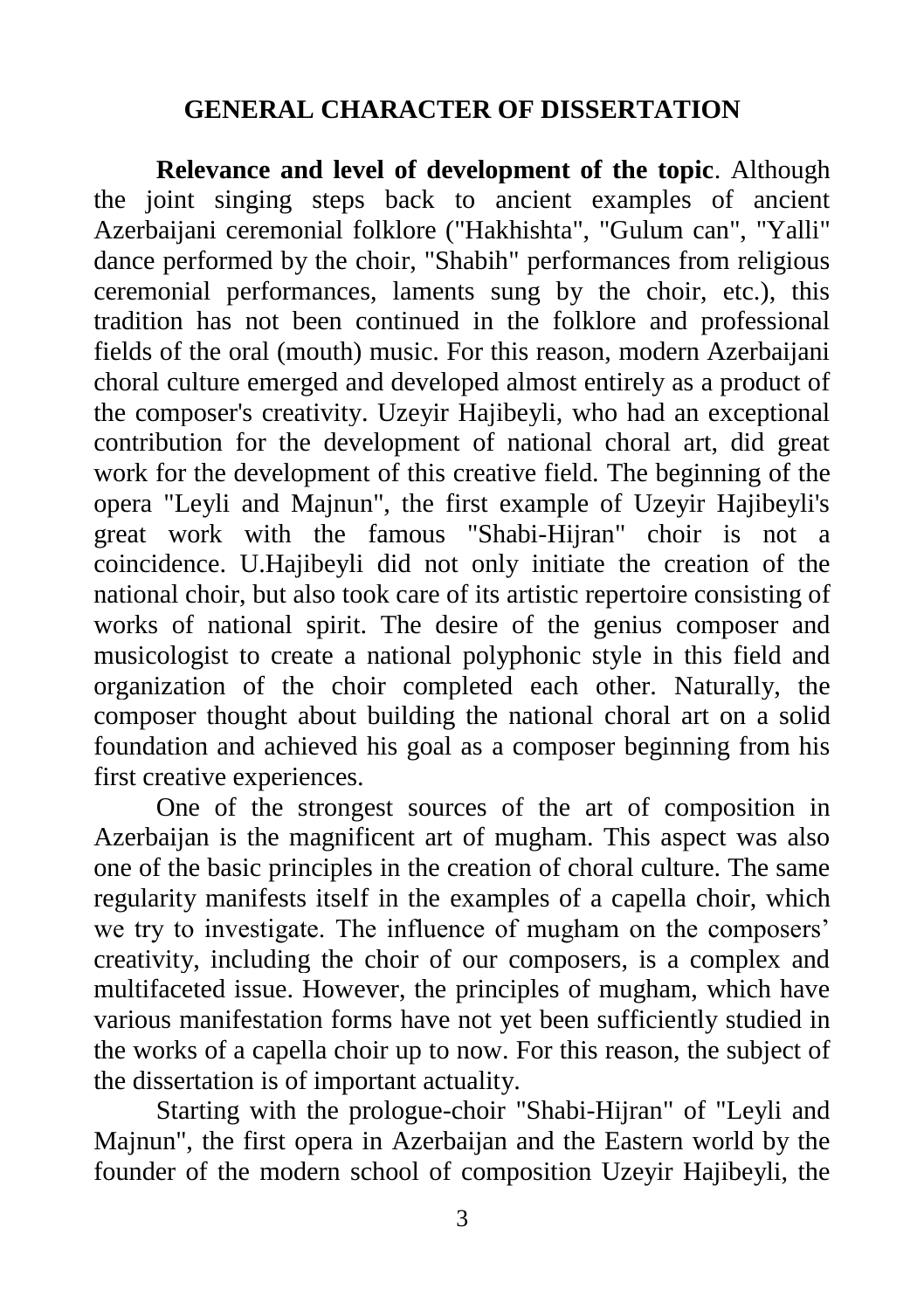choral works have become an integral part of the creativity of Azerbaijani composers. In general, despite the fact that Azerbaijani music and the work of individual Azerbaijani composers are accepted in the world, there are many unexplored areas in the study of our musical culture. This fully applies to the field of Azerbaijani choral music culture.

The works composed for a capella choir take a special place in the research of Azerbaijani musicologists. Because a world of great images live in each of them, even in the smallest one that speak from their own aspect, and each of them has its own original solution. The polished, high artistry of the composers who wrote and created in the genre of a capella choir, the novelty of the artistic idea in his works and the diversity of styles attract the attention of new connoisseurs and researchers. At the same time, there is still no research work in contemporary music devoted to unaccompanied choral music as comprehensive and detailed analysis of existing works at mugham records. The indicated fact is one of the important aspects that determines the relevance of the chosen topic.

Mainly the large-scale choral works – opera, oratorio, cantata, etc. attract attention of researchers. However, in our opinion, a capella choral parts have become the object of greater interest. Thus, the a cappella choir genre has been accepted all over the world as the peak of polyphonic singing. In such works, the specifics of the chorus sound become clearer, and the preservation of the chorus's roots, including the intonation of complex harmonies, requires great skill on the part of the vocalists, without the aid of any instrument. In addition, the composer's authorship, skill in using choral opportunities, individuality and non-standard thinking, as well as the tendency to express the emotional shades and semantic meaning of the poetic text in music are reflected here. Therefore, the analysis of unaccompanied choirs in the works of Azerbaijani composers and choirmasters, their melodic assessment in terms of organic and original manifestations of the origin of mugham is one of the scientific issues awaiting solution today.

Starting from U.Hajibeyli's creativity, appeal to mugham in one or another form has always been one of the leading trends in the art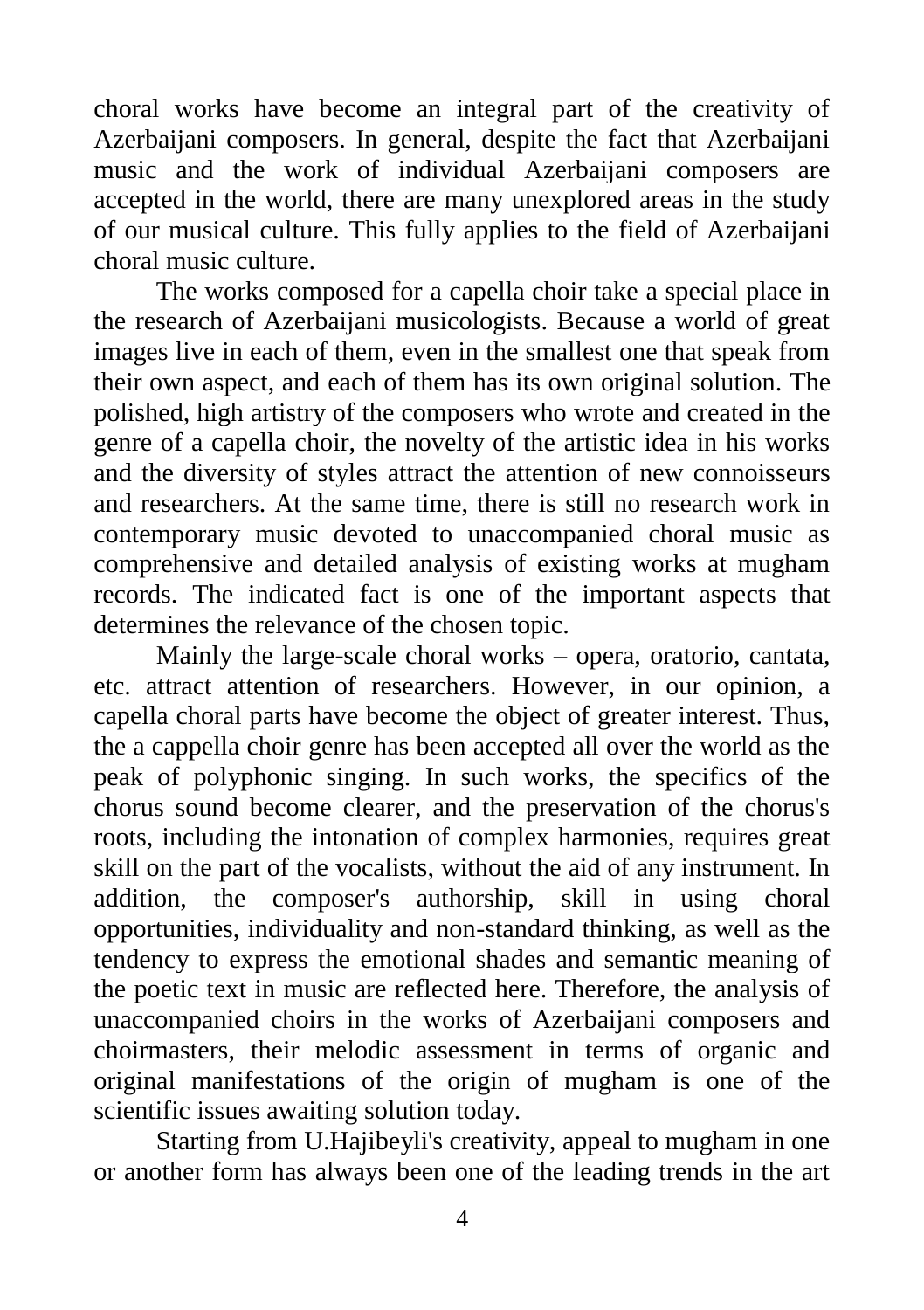of professional composition in Azerbaijan. Mugham and composer's creativity are interconnected, like two independent artistic systems that form the most important components of a single national-cultural process. This tendency is reflected in the works of Azerbaijani composers written for a capella choir.

Thus, the current dissertation is considered the first initiative to explore the use and characteristics of mugam patterns in the genre of Azerbaijani a capella choral music, thereby to fill the gaps in this area. On this basis, a number of problems arise:

- Complex study of works written for a capella choir in the works of Azerbaijani composers and choirmasters;

- Research of choral creativity of Azerbaijani composers and choirmasters from the point of style diversity;

- Investigation of artistic expressive and formative features of the mentioned works in connection with the support to national sources and, first of all, the art of mugham.

In general, poor study of the problems of Azerbaijani choral music, which includes organic connection with mugham, as well as the problems of a capella choir music, in particular, as a single system, determine the urgency of the mentioned topic. In addition, the presented dissertation opens up great prospects, paving the way for the development of the problem in the science of Azerbaijani music at a wider amplitude.

The scientific work, which should be mentioned first of all among the researches carried out in the field of Azerbaijani choral music art belongs to M.A.Asgarov. Here, he covered the features of national forms of polyphony revealing the sources of the traditions of choral singing in Azerbaijan<sup>1</sup>. Then S.Aghayeva's research work<sup>2</sup> devoted on national thinking in the creation of choral works of Azerbaijani composers, as well as L.M.Mammadova's monography

 $\mathbf{1}$ <sup>1</sup> Аскеров, М.А. Истоки народной музыки в хоровых произведениях азербайджанских композиторов / Автореферат дисс... канд. искусств / – Тбилиси, 1988. – 22 с

<sup>2</sup> Агаева, С.Г. Особенности национального мышления в хоровом творчестве Азербайджанских композиторов / Дисс… кандидата искусствоведения / – Баку, 1995. – 141 с.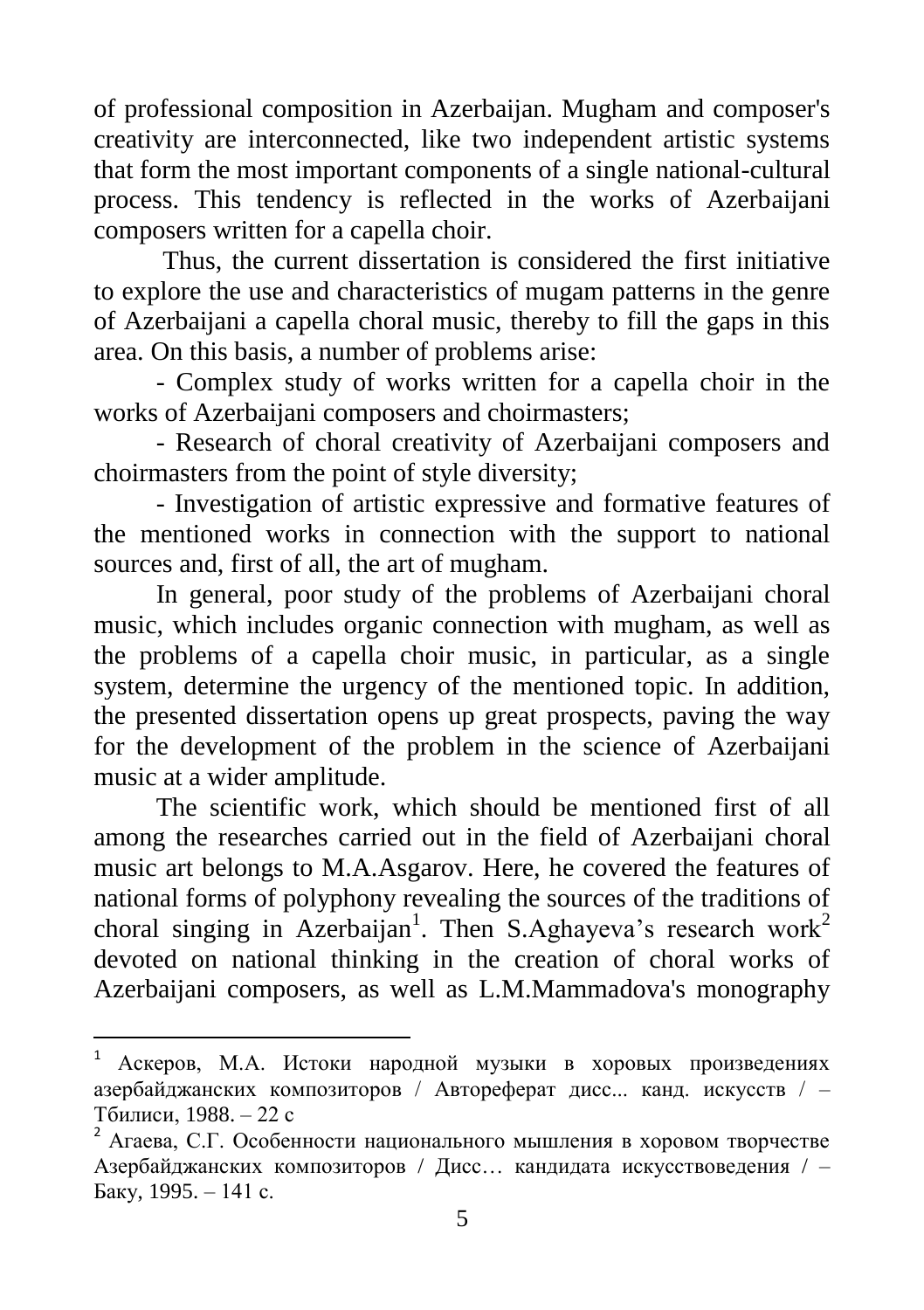"Azerbaijan choral culture"<sup>3</sup> dedicated to the history of the origin and development of choral art in our country, as well as the style and genre of choral work of Azerbaijani composers and evolution problems are of particular interest.

Among such researches, the scientific work of Y.S.Kukhmazova<sup>4</sup> on the development of the genre of choral miniature in the works of Azerbaijani composers is also noteworthy. However, we would like to note that in these essays, more attention was paid to the works of Azerbaijani composers in the cantataoratorical genre and to the choirs in their operas than to the unaccompanied choirs. Among the indicated researches the works of N.Mirzayeva<sup>5</sup> and S.Rzayeva<sup>6</sup> were used.

The list can be completed with dissertations on this topic, as well as monographs and chapters of separate composers – G.Garayev, F.Amirov, A.Alizade, J.Jahangirov, F.Alizade and others devoted to choral creativity.

As can be seen, the local musicology has collected a certain amount of material that reflects different aspects of mugam and choral culture. However, none of the above-mentioned scientific works analyzed the examples of Azerbaijani a capella choral music and the prism of the influence of mugham on their melodic basis has not been considered as a separate object of research. Just this point stimulated the author's researcher's interest in the subject.

The material of the study is, in fact, a cappella choral paritituras written by Azerbaijani composers from the first half of the twentieth century to the 1990s. At the beginning a brief summary of

<sup>3</sup> Мамедова, Л.М. Хоровая культура Азербайджана / Л.М.Мамедова. – Баку: Адильоглы, – 2010. – 231 с.

<sup>4</sup> Кухмазова, Ю.Ш. Эволюция жанра хоровой миниатюры в творчестве азербайджанских композиторов / Дисс... док. философии по искусств / – Баку,  $2016. - 150$  c.

<sup>5</sup> Мирзоева, Н.А. Пути становления кантатно–ораториального жанра в Азербайджане / Дисс... канд. искусств / – Баку, 1994. – 206 с.

<sup>6</sup> Рзаева, С.Т. Триптих Васифа Адыгёзалова: «Гарабах шикэстэси», «Чанаккала» и «Гэм карваны» (традиции и современность в трактовке жанра) / Автореф. дисс... канд. искусств / – Баку, 2005. – 22 с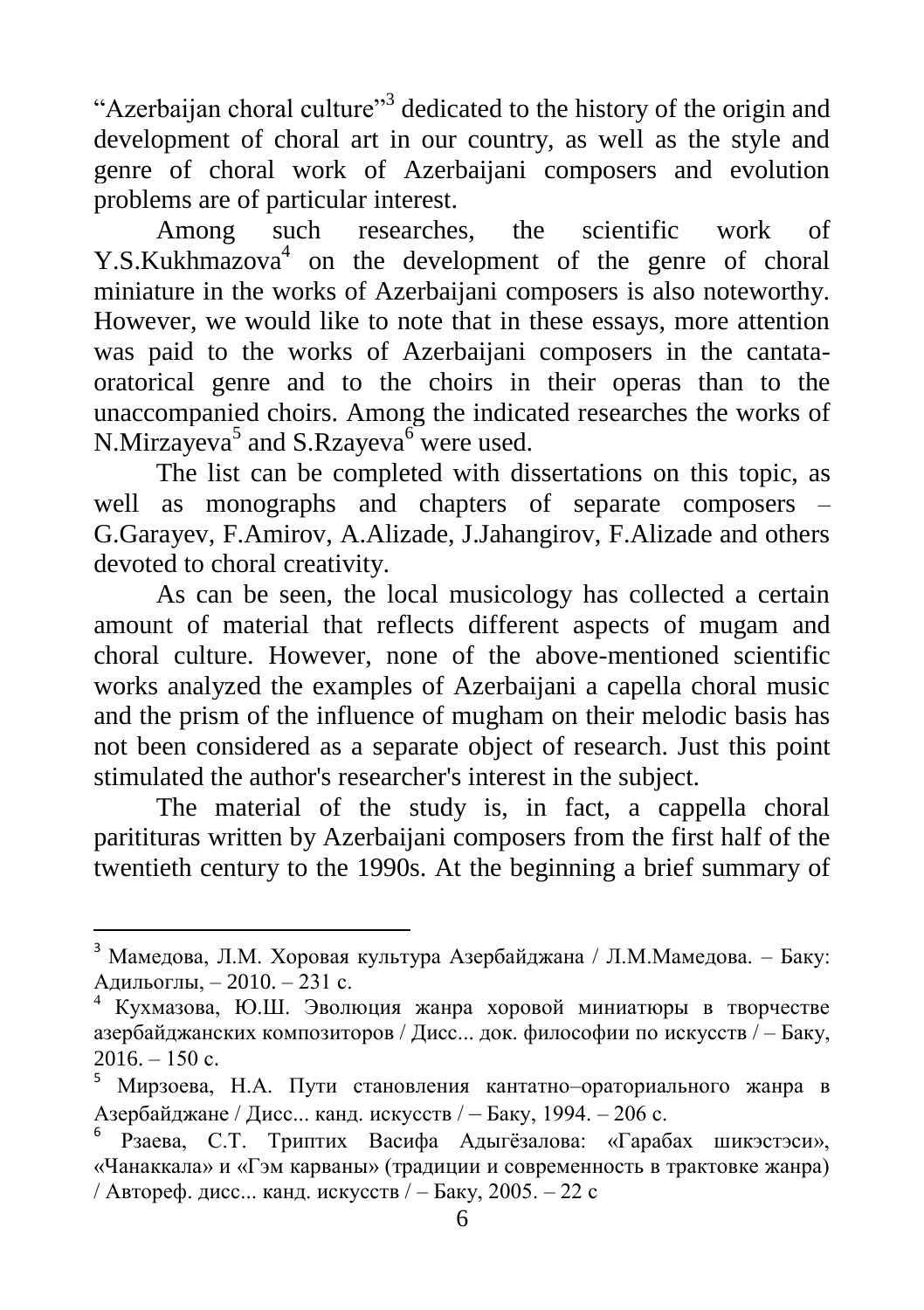the first unaccompanied folk songs by U.Hajibeyli in 1920-1930, "Aman nene", "Lalli", "Lolo", "Beri bax" (Look at me) and "Ne gozeldir" (How beautiful) was writtern, G.Garayev's "Autumn", F. Amirov's folk song "You are my beautiful", A.Alizade's "Ancient lay-lay" a cappella choir, N.Aliverdibeyov's "Bayati-Shiraz" and "Shikeste" choral mughams, J.Jahangirov's "Like Kerem" "work, A.Huseynzadeh's" O Motherland!" a capella choir, F.Naghiyev's three-part choir concert, "Four poems" collection, choir miniatures "I am in love", R.Mustafayev's "I don't have a flower", F.Alizade's "Autumn", A.Kerimov's "Clouds" and "Leaves", M.Asgarov's "Ahsan Shushter", as well as F.Javadov's "Black January" choir miniatures were thoroughly analyzed in the research work.

Thus, the specific analytical research aspect of the presented dissertation is reflected in the detailed analysis of the 21 a capella choral works of Azerbaijani composers and choirmasters. Looking at the examples of Azerbaijani a capella choral music, in our opinion, reference was made to the works that embodied mugam in a more vivid, bright and original way. During the development of the dissertation, the parititures of Azerbaijani composers kept in the libraries of the Azerbaijan State Choir Capella, as well as the Baku Music Academy, both published and manuscript, were used, as well as personal archives were used.

**Object and subject of the research.** The object of the presented research is the work of a capella choir, an important part of contemporary vocal music of Azerbaijani composers and choirmasters. The subject of the research is the analysis of Azerbaijani a cappella choral works in the mugham aspect, which appeared in the period up to the 90s of the XX century. These chronological boundaries were not chosen occasionally as this period was marked as the content of the emergence and formation of choral music in Azerbaijan. The coverage of almost a century of history allows us to explore this field of choral music as an open and dynamic system.

**The goals and objectives of the research** in the presented dissertation is the multifaceted and synthesized-holistic coverage of the a cappella choir genre reflected in the works of Azerbaijani composers. The goal entails the necessary adaptation of different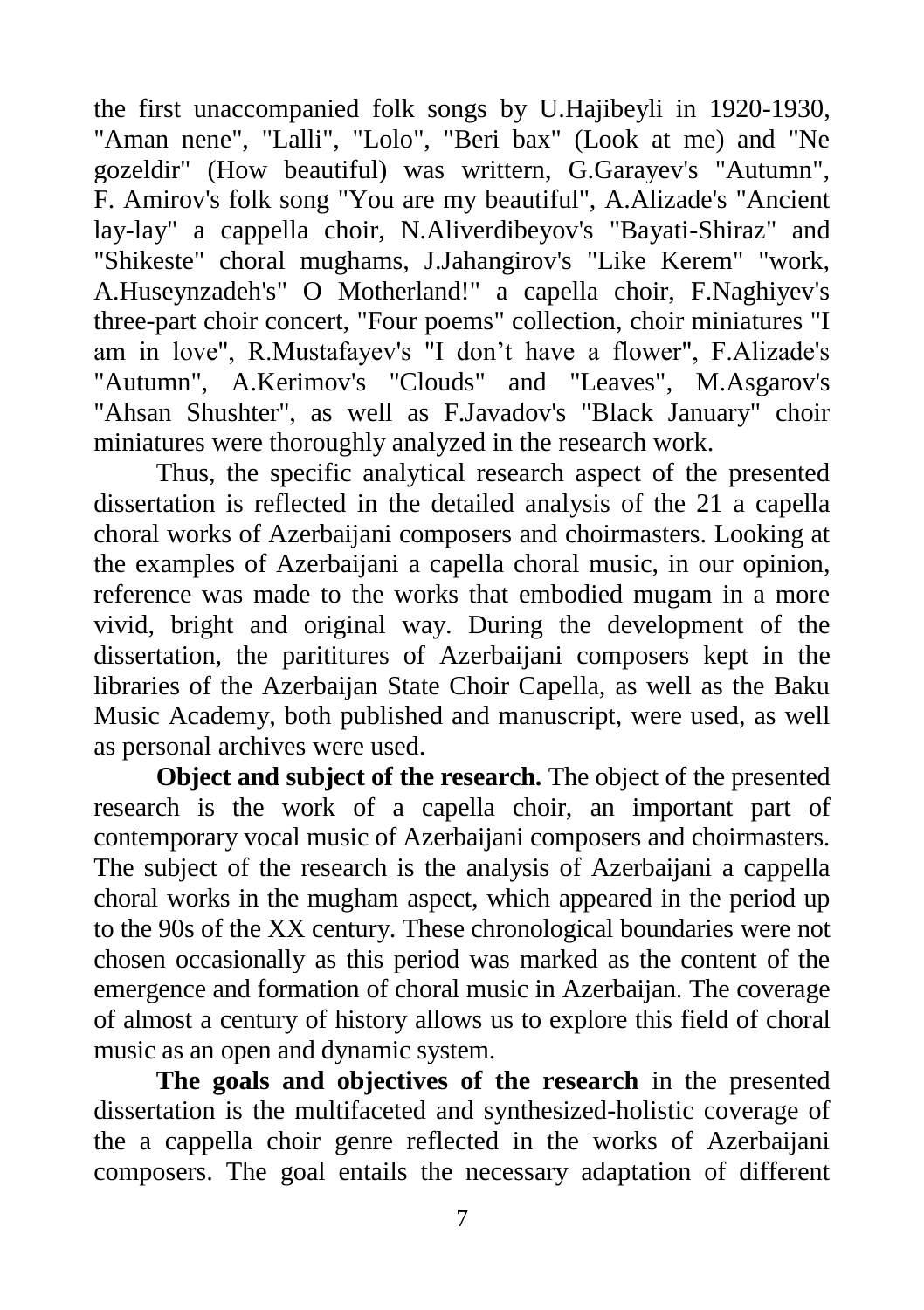approaches. One of them is related to the consideration of important historical tendencies in the compositional structures of a capella works in the choral creativity of Azerbaijani composers and choirmasters. The second is the compositional aspect, which allows for more relief to reveal the features of this or that author's mixed connection with the selected mugham bases.

The efforts have been made to resolve a number of issues if the goal is achieved:

- To reveal the content, interaction and specifics of a capella works with mugham in Azerbaijani choral music;

- To determine the dynamic development of the a cappella choral text in the Azerbaijani music of the XX century;

- To analyze the individual features of each work written for the unaccompanied choir in the Azerbaijani choral music involved in the studies and the mugam inika on concrete examples (including the basis of multi-point);

- To analyze the features of the interaction of poetry and music composition in terms of meters and rhythm;

- To reveal the intonation and constructive features of a capella choirs, as well as images and themes in Azerbaijani choral music, to determine the methods of texture organization;

- To reveal the image-poetic and artistic-emotional bases of the analyzed works in terms of interaction with the features characteristic of the use of mugam;

- To characterize the genre features of the analyzed works, to reveal in them the ratio of traditional and modern, canonicality and individuality.

**The methods of the investigation** consists of the main principles of the historical and theoretical musicology, mugham and magam studies, and the theory of choral performance. During the study of a capella choral works from the position of mugham, reference was made to the theoretical and aesthetic concept of U.Hajibeyli, the main provisions of the theory of intonation of Academician B.Asafyev.

The problem of the research and the issues related to it have identified several methods of research: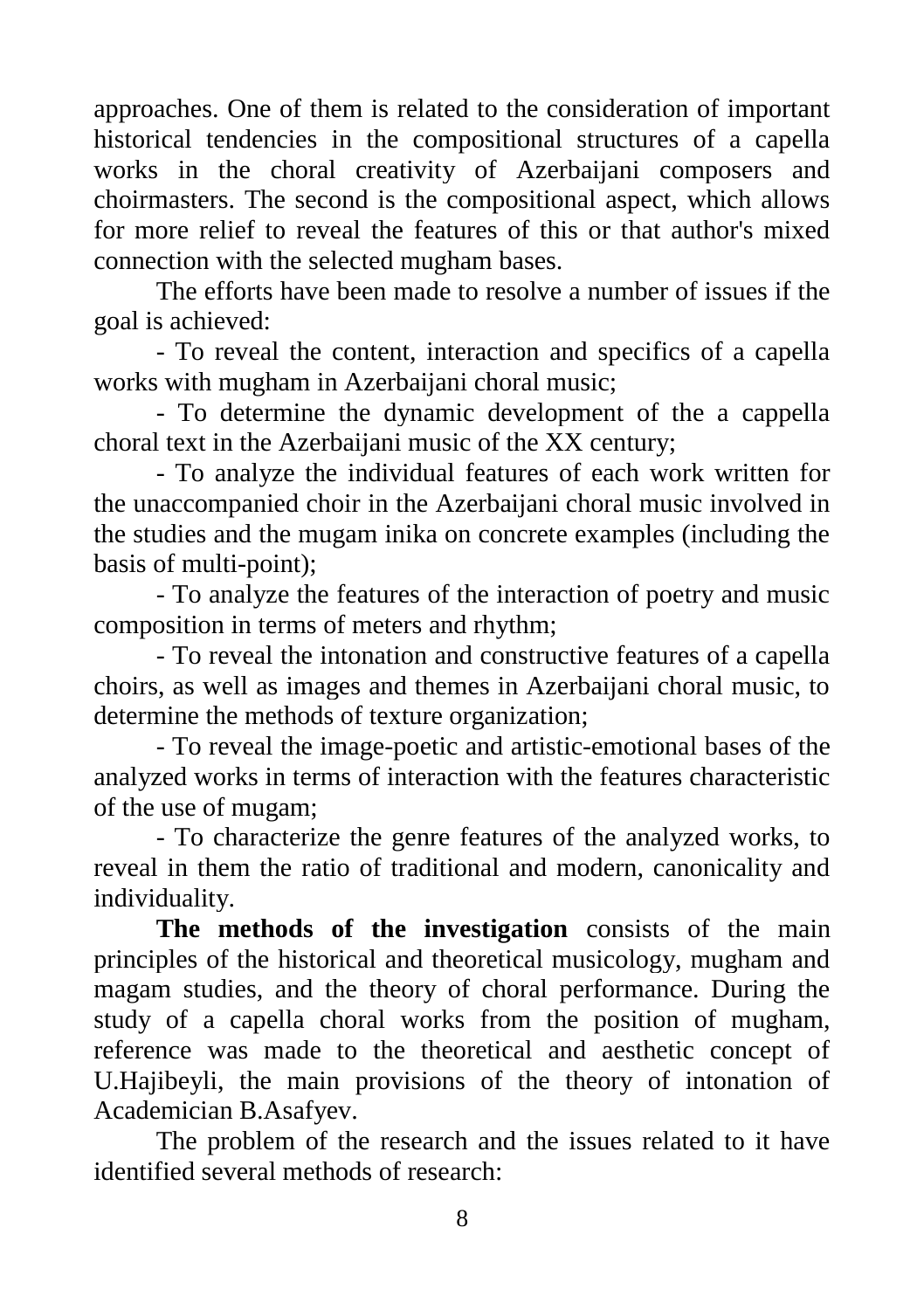1) The holistic method that interprets the content and form of the work in a unified way;

2) The structural-functional method that reveals the reason for use of certain mughams in each specific work;

3) The semantic method that allows to reveal the image content of works in Azerbaijan a capella music;

4) The method of choral approach, which covers the issues related to choral tembrophonics (use of choral parts, their adaptation, tessitura conditions of sounds, timbre specifications, texture features, etc.);

5) Typological-comparative method, which enables to compare a cappella choirs of Azerbaijani composers with one another and reveals their general specific features.

The methodological basis of the research consists of the the scientific work and research of both national and Russian scientists in different directions.

First, the appeal to Azerbaijani choral music provides a methodological basis for U.Hajibeyli's theory of the organic synthesis of the harmonic major-minor system with the national mode system<sup>7</sup>. While studying the source of folklore reflected on the choral works of Azerbaijani composers and choirmasters, the scientific works of M.Ismayilov<sup>8</sup>, R.Zohrabov<sup>9</sup>, S.Baghirova<sup>10</sup>, M.Gasimli<sup>11</sup>, T.Mammadov<sup>12</sup> and A.Badalbeyli<sup>13</sup> were involved in the research.

 $\ddot{\phantom{a}}$ 

 $^7$  Hacıbəyov, Ü.Ə. Azərbaycan xalq musiqisinin əsasları / Ü.Ə.Hacıbəyov. – Bakı: Yazıçı, – 1985. – 154 s.

<sup>&</sup>lt;sup>8</sup> İsmayılov, M.C. Azərbaycan xalq musiqisinin janrları. Yenidən işlənmiş və tamamlanmış nəşr / M.C.İsmayılov. – Bakı: – İşıq, –1984. – 99 s.

 $9$  Zöhrabov, R.F. Azərbaycan muğamları / R.F. Zöhrabov. – Bakı: Təhsil, – 2013. – 336 s.

<sup>10</sup> Багирова, С.Ю. Азербайджанский мугам. Статьи, исследования, доклады. I том. / С.Ю.Багирова. – Баку: – Элм 2007. – 289 c.

 $11$  Oasımlı, M.P. Ozan-Aşıq sənəti / M.P. Qasımlı. – Bakı: Uğur, – 2007. – 304 s.

 $12$  Мамедов, Т.А. Традиционные напевы азербайджанских ашыгов / Т.А.Мамедов. – Баку: Ишыг, – 1988. – 251 с.

<sup>13</sup> Bədəlbəyli, Ə.B. Qurban Primov / Ə.B.Bədəlbəyli. – Bakı: Azərnəşr, – 1955.  $-49$  s.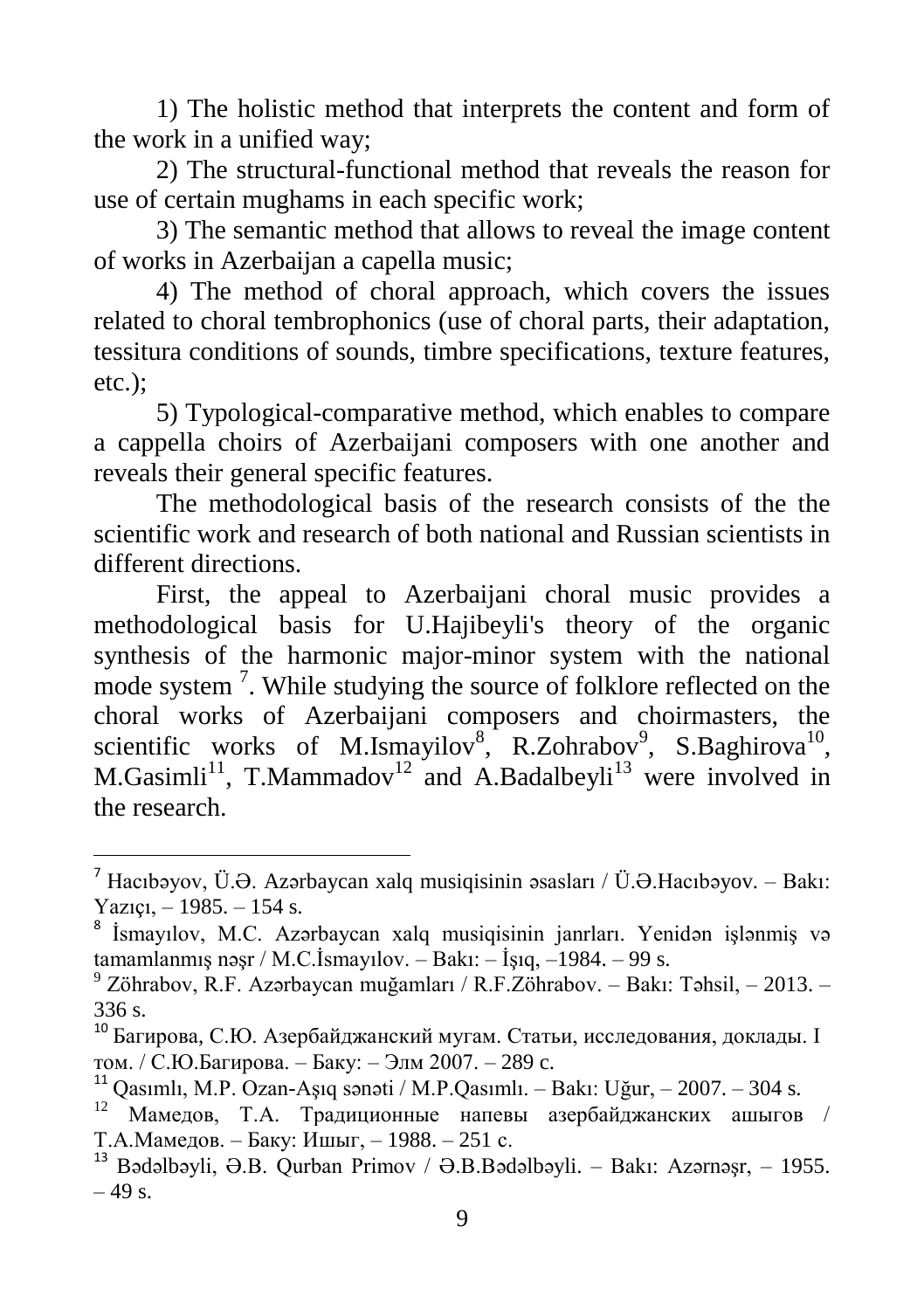Secondly, there were scientific research of methodological significance within the research, including the combination of historical-analytical and theoretical methods in the field of choral literature and choreography, methods of Russian scientists G.Grigoryeva<sup>14</sup> and Y.Paisov<sup>15</sup>.

Third, the methodology of the dissertation is also based on the fundamental scientific work of B.Asafyev "Musical form as a process"<sup>16</sup>. B.Asafyev changed the concept of "musical intonation" from the original meaning of "rhythm-word-tone-unity", interpreted it differently depending on the context and commented it in a very broad way. His theses that reveal the dialectic of music and word interaction are especially important: "The diversity of vocal genres is an independent art, derived from the harmony of words and sounds, their rhythm-intonation. And the traces of this independence still preserve the forms of chamber-vocal style in a melodic-harmonic "dress"<sup>16</sup>

Fourth, when revealing the genre specifics of choral works, the results of research on choral art by  $B.Asafyev^{17}$ , A.Berberov<sup>18</sup>, A.Yegorov<sup>19</sup>, V.Krasnosshyokov<sup>20</sup>, P.Levando<sup>21</sup> and A.Ushkaryov<sup>22</sup>

<sup>14</sup> Григорьева, Г.В. Русская хоровая музыка 1970–80–х годов / Г.В.Григорьева. – Москва: Музыка, – 1991. – 80 с.

<sup>15</sup> Паисов, Ю.И. Эволюция хоровых жанров. История отечественной музыки второй половины XX века. Учебник / Ю.И.Паисов. – Санкт–Петербург: Композитор, – 2005. – с. 480-513.

<sup>16</sup> Асафьев, Б.В. Музыкальная форма как процесс: [Книга 1 и 2] / Б.В.Асафьев. – Ленинград: Музыка, – 1971. – 376 с.

<sup>17</sup> Асафьев, Б.В. О хоровом исскустве: Сборник статей / Б.В.Асафьев: сост. и коммент. А.Павлова-Арбенина. – Ленинград: Музыка, – 1980. – 216 с.

<sup>18</sup> Берберов, Р.Н. Специфика структуры хорового произведения / Р.Н.Берберов. – Москва: ГМПИ им. Гнесиных, – 1981. – 27 с.

<sup>19</sup> Егоров, А.А. Основы хорового письма / A.А.Егоров. – Ленинграл–Москва: Искусство, – 1939. – 171 с.

<sup>20</sup> Краснощеков, В.И. Вопросы хороведения. Учеб. пособие / В.И.Краснощеков. Москва: Музыка, – 1969. 300с.

<sup>&</sup>lt;sup>21</sup> Левандо, П.П. Хоровая фактура: Монография / П.П.Левандо. - Ленинград: Музыка, – 1984. –123 с.

<sup>22</sup> Ушкарев, А.Ф. Основы хорового письма: Учебник [2–е изд] / А.Ф.Ушкарѐв. – Москва: Музыка, – 1982. – 231 с.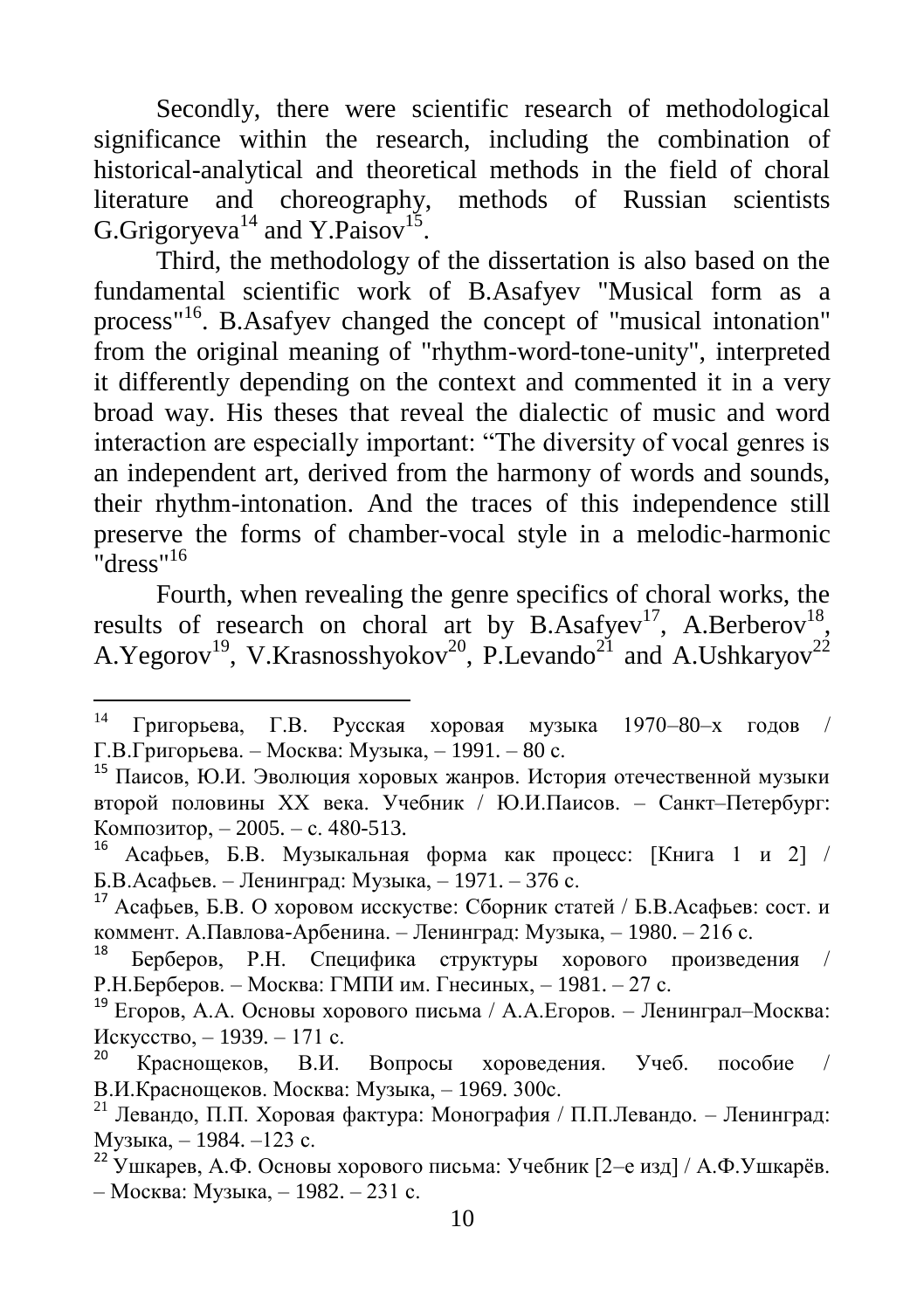were taken into account. It provides detailed information on singing sounds, choir types and kinds, choral arrangement issues, types of parititura writing, as well as methods to combine sounds with different ways and possible combinations.

Fifth, the author of the dissertation P.Levando<sup>23</sup> used the methods of analysis described in the scientific works of Y.Tyulin<sup>24</sup>, V.Kholopova<sup>25</sup> devoted to the issues of musical texture and its role in the formation of imagery, as well as dramaturgy. This research covered the types and expressions of sound material, its parameters and elements, the compatibility of sounds with each other, their functions in terms of interaction and character, as well as other important theoretical points.

Sixth, there are methodological research, as well as scientific works of Azerbaijani scientists and educators working in the field of choral art among the sources used in the methodological framework. We can specially note the works of Z.Ismayilova<sup>26</sup> and Y. Habibov<sup>27</sup> among them.

Seventh, the list of methodological sources of the dissertation includes the researches of our musicologists who reflected the creativity of Azerbaijani composers in their scientific works: E.Abbasova, U.Aliyeva, F.Aliyeva, U.Imanova, L.Karagicheva, S.Gasimova, Z.Gafarova, Sh.Mahmudova, Z.Safarova, T.Seyidov, J.Hasanova, A.Tagizade, R.Farhadova, F.Khaligzade, I.Afendiyeva and others.

Thus, in the dissertation es the theoretical experience of many scholars is synthesized on the basis of which the author improves his

1

<sup>23</sup> Левандо, П.П. Хоровая фактура: Монография / П.П.Левандо. – Ленинград: Музыка, – 1984. –123 с.

Тюлин, Ю.Н. Тюлин, Ю.Н. Музыкальная фактура и мелодическая фигурация. Практический курс. Для теоретико–композиторских факультетов муз. вузов. В двух книгах / Ю.Н.Тюлин. Москва: Музыка, – 1980. – 311 с.

<sup>25</sup> Холопова, В.Н. Холопова, В.Н. Теория музыки: Мелодика. Ритмика. Фактура. Тематизм / В.Н.Холопова. – Санкт–Петербург: Лань, – 2002. – 368 с. <sup>26</sup> Исмайлова. З.А. Хоры а capella азербайджанских композиторов и работа над ними. Методическая рекомендация / З.А.Исмайлова. – Баку: – 1987. – 30 с.

<sup>27</sup> Габибов, Ю.А. Обработка народных песен для хора азербайджанских композиторов / Автореф. дисс... канд. искусств / Ташкент, 1985. – 24 с.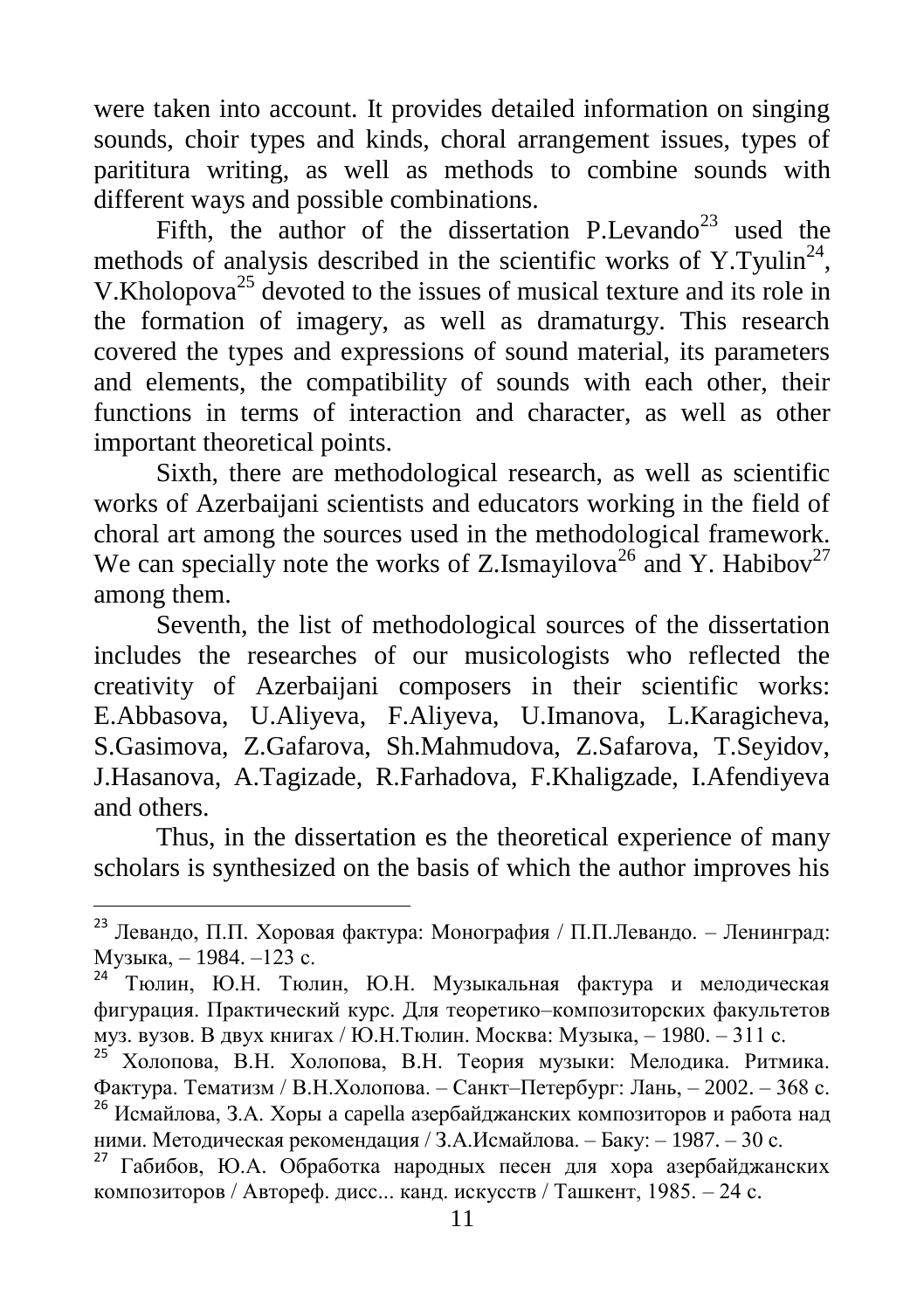comprehensive approach to the creation of Azerbaijani a cappella choral music and applies theoretical musical knowledge, including sources related to mugham studies, standing at the crossroads of scientific disciplines. The multifaceted point of view of the subject of research allowed to study the interaction of music and verbal texts deeply and comprehensively, and at the same time to reveal the specifics of the influence of mugham in unaccompanied choral works of Azerbaijani composers.

**The main provisions of the defense**. The following provisions are included in the defense:

1. A capella choral works have found their expression in the works of Azerbaijani composers and formed a separate direction of national choral music culture since the beginning of the XX Century.

2. The Azerbaijani composers representing different generations and creative styles applied to the a capella choral style, creating valuable works of art distinguished by the variety of styles and variety of artistic content in this interesting field

3. The means of artistic expression and form-creating features of a capella choral works of Azerbaijani composers were welcomed with respect by experts and the music community, created an important field of the written traditional professional music creativity school highly evaluated over the world. Although numerous examples of genres composed in various artistic contexts and forms are of particular interest to scientific and musicologists, large-scale research in this area has not yet taken place, and a noteworthy aspect of this field as mugham has not been specifically studied;

4. For this purpose, the evolutionary path of the Azerbaijani school of composition was considered through the prism of a capella choral works, and the most valuable achievements were the object of research. In each of the analyzed works, the author's creative idea and the artistic content of the works arising from the poetic text are embodied in a unique way. Thus, the rich magam-intonation content of mughams, methods of development of thematics, principles of harmonic and polyphonic texture of the choir, figurative-emotional mood, types of dramatic structure, etc. the means revealed the diversity of use of the national music source indicated;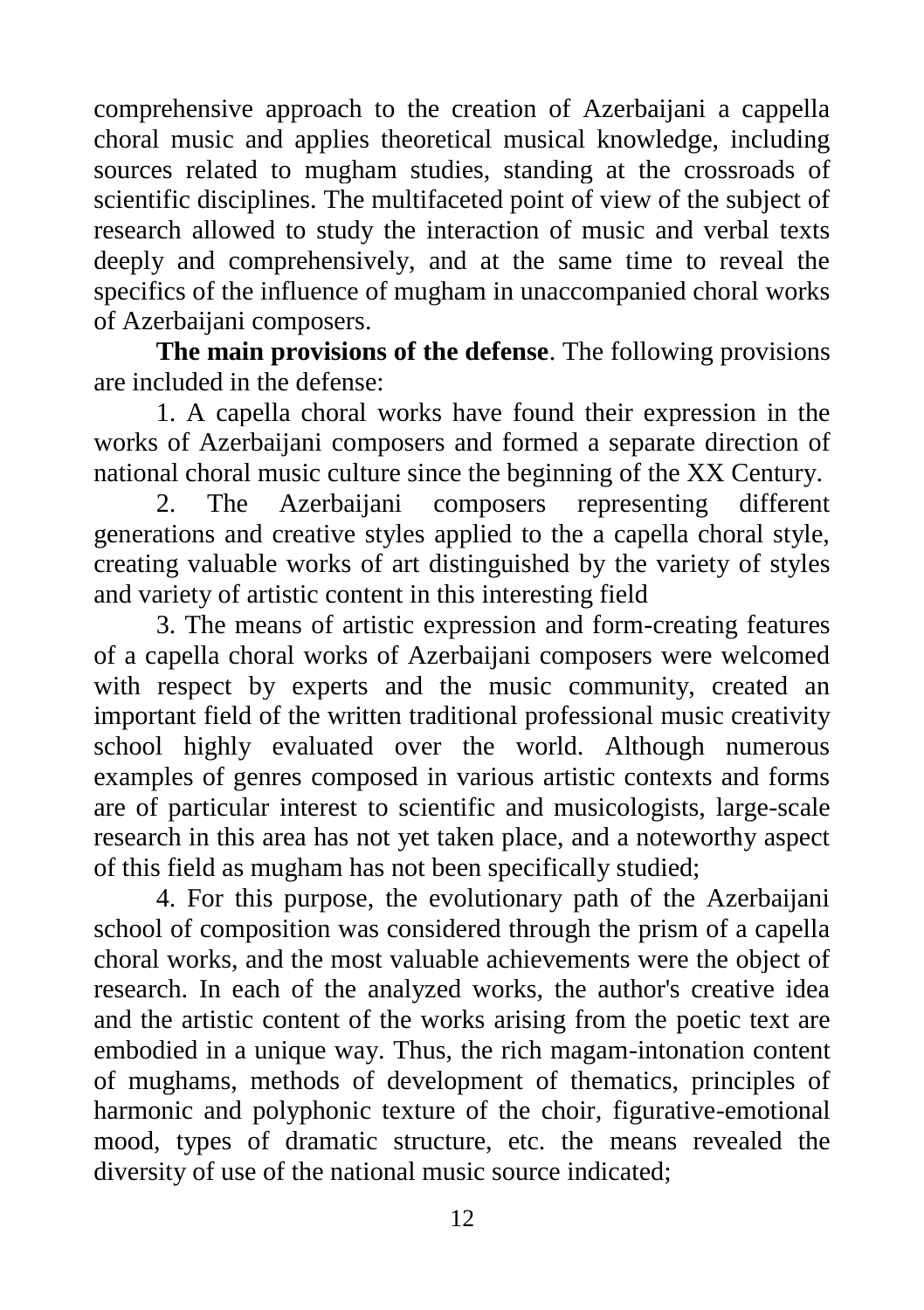5. Choral creativity of Azerbaijani composers, as well as choral works of a capella type were approached in the dynamics of historical development, and in the development of the researched theme always attracted the attention of renewal and enrichment. From this point of view, the task of choosing the appropriate approach in the analysis of artistic samples representing different generations and individual styles was also fulfilled as far as possible;

6. Although the analyzed a capella choral works acquire bright national qualities due to the basics of mugham, they represent the most progressive tendencies of the modern age, far from formal and closed nationalist tendencies understood in a limited sense, an event of universal significance without leaving national roots and strong foundations is presented as.

7. The study and direct research of the a cappella choirs in general opens the way for the full discovery of the creativity view of composers and choirmasters in Azerbaijan in the second half of the twentieth century.

**Scientific novelty of the research.** The scientific content of the dissertation is defined as the first monographic research work on the use of mugham in the choral work of Azerbaijani composers. Filling the "white spots" in the absence of special and large-scale scientific works devoted to the analysis of unaccompanied choir works by Azerbaijani composers from mugham rakurs can be considered as a scientific innovation.

The dissertation is also considered for the first time as an independent research problem of Azerbaijan a capella choral music from the point of view of figurative-thematic content and musical interpretation of the artistic-poetic basis. In addition, the influence of mugham on the melodic and harmonic basis of the works presented in the dissertation is emphasized here.

The presented scientific work analyzes the brightest examples of almost all a capella choirs, written until the 90s of the XX century. The creative approaches of Azerbaijani composers to mugham, the figurative-emotional content, metro-rhythmic and structural features of its application are also emphasized in the given works. The dissertation also examines in detail the unaccompanied examples of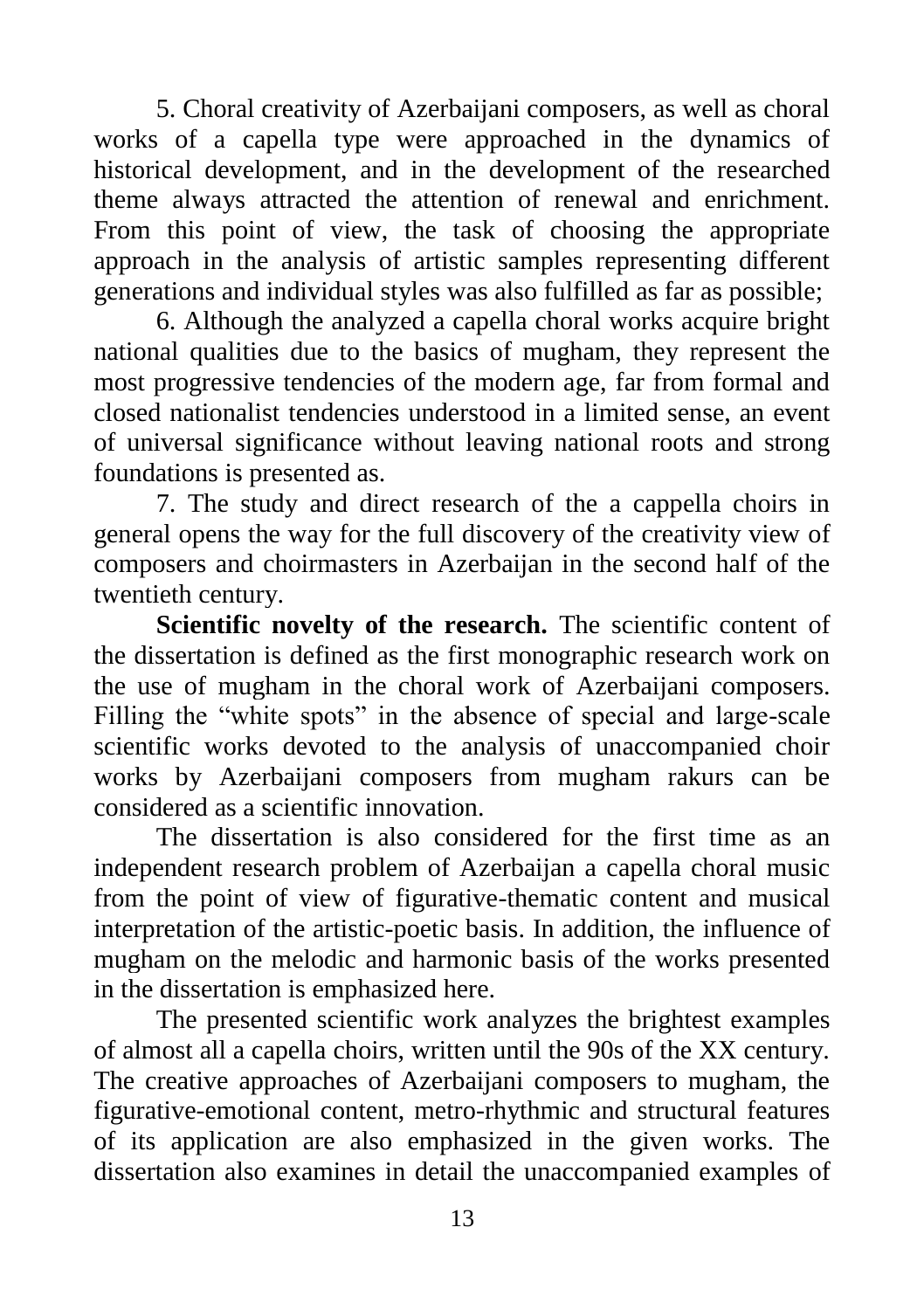Azerbaijani choral music in terms of theme, composition, intonation and texture.

Thus, the a cappella choirs of Azerbaijani composers are studied for the first time in terms of the interaction of mugham and composer's work, guided by the main tendencies, which enriches the scientific and theoretical base of the vocal and choral field of contemporary local art. Such a direction of research leads to the study of national sources in the works of Azerbaijani composers written for a capella choirs.

It should also be specially noted that as a result of the research work, it was discovered that the choir miniature "Na gozaldir" (How beautiful) authored by U.Hajibeyli was the first example of a capella choir. In addition, for the first time in the dissertation, F.Amirov's capella choir "Gozalim sansan" ("You are my beautiful"), N.Aliverdibeyov's "Shikasta", F.Naghiyev's "4 poems" and M.Asgarov's "Ahsan Shushtar" are involved in the analysis for the first time.

**Theoretical and practical significance of the dissertation.**  The scientific significance of the research is the first systematic analysis of some unaccompanied works included in the choral music of Azerbaijan and the application of mugam in terms of the impact of these works on the artistic and conceptual specifics. Some of the ideas proposed here seem important for the formation of new research perspectives on the choral creativity of modern composition.

Practical significance of the research observations and results of Azerbaijani composers and choirmasters on a capella choral writing techniques can be used in "History of music of the XX century" and "Analysis of musical works", as well as "Choral literature", "History of choral music", "Choral studies", "Choral styles" "and other special courses in music history. This research work can also be seen as practical assistance to performerconductors, choirmasters, as well as teachers and students of musical educational institutions in the specialty "Choir Conducting".

The materials of the dissertation may be useful for choir leaders as a visual aid for the performance of choral music samples of the past decades and modern Azerbaijan a capella, as well as for practical work on the choir.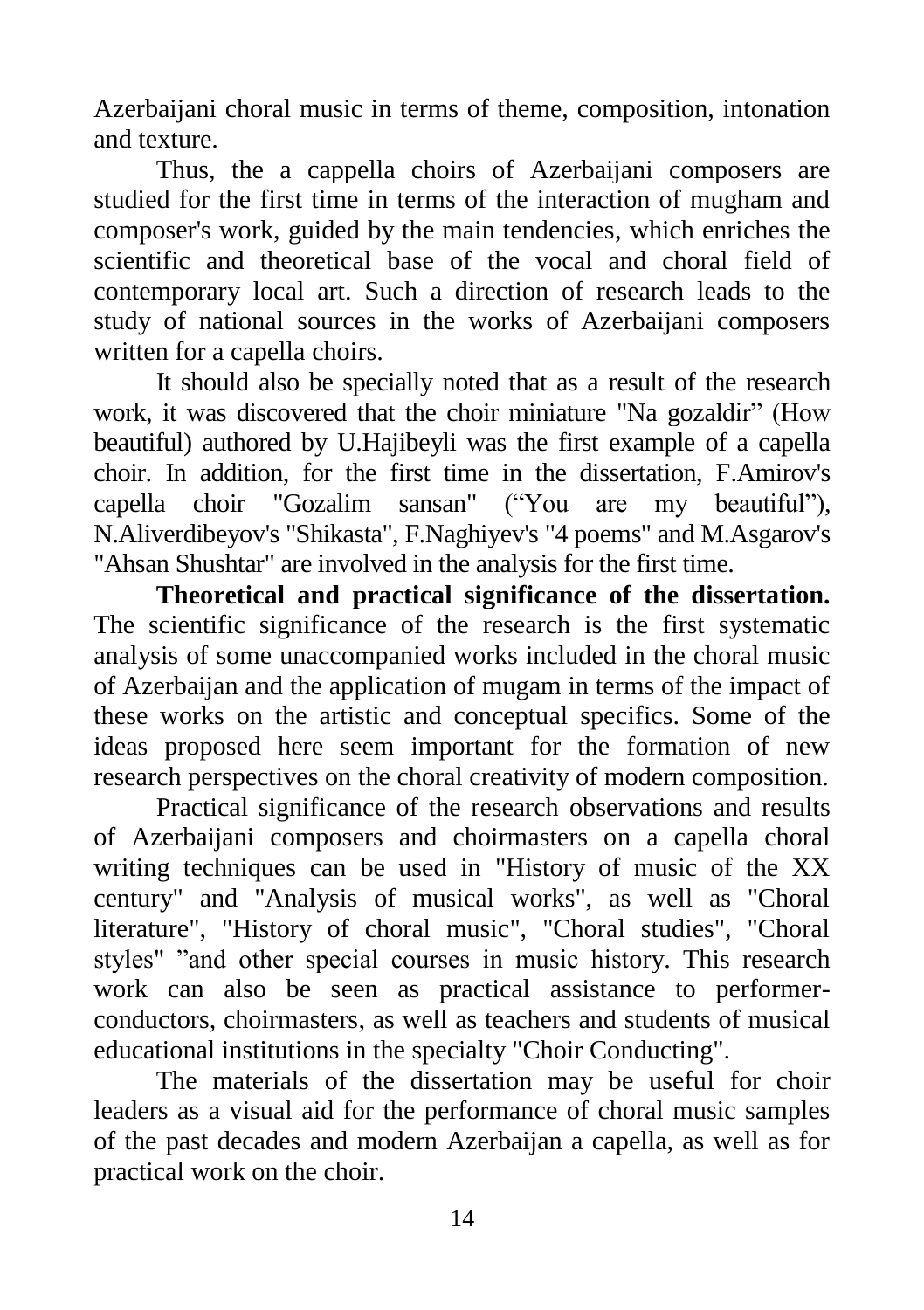In the research work, the author also puts forward such an idea and proposal to teach the subject "Analysis of musical works of Azerbaijani composers", which deals with the study of the national musical origin of the works of Azerbaijani composers, as well as musical language, structure, harmonic and metrorhythmic features.

**Approbation and application of the dissertation**. The main provisions of the research are reflected in the author's articles published in scientific journals recommended by the ECA, as well as in the materials of national and international scientific conferences.

**Name of the organization where the dissertation work is performed**. The dissertation was carried out at the meeting of the "History and Theory of Music" department of the Azerbaijan National Conservatory and recommended for defense.

**The total volume of the dissertation with a sign, indicating the volume of the structural units of the dissertation separately.** It is conditioned by the goals and content of the research. The dissertation consists of an introduction, two chapters, seven paragraphs, a conclusion, a list of references and appendices. As for the volume of structural sections of the dissertation, the introduction consists of 13 pages 23513 characters, I chapter 55 pages 86008 characters, II chapter 76 pages 97077 characters, and the conclusion 6 pages 9582 characters. The total volume of the research consists of 216173 characters, excluding the list of references and appendices.

The total volume of the dissertation work was interpreted on 168 pages, including three graphics and six tables. The list of used literature consists of 190 sources including the works of local and foreign authors in Azerbaijani, Russian and English languages, as well as materials taken from the Internet.

#### **THE MAIN CONTENT OF THE DISSERTATION**

The **1st Chapter** of the Dissertation is called **"A cappella choral genre in the works of Azerbaijani composers".** This chapter consists of three paragraphs. **1.1**. It is called **"Creation of choral compositions in the creativity of Azerbaijani composers."** It describes the establishment of one more exchange way with the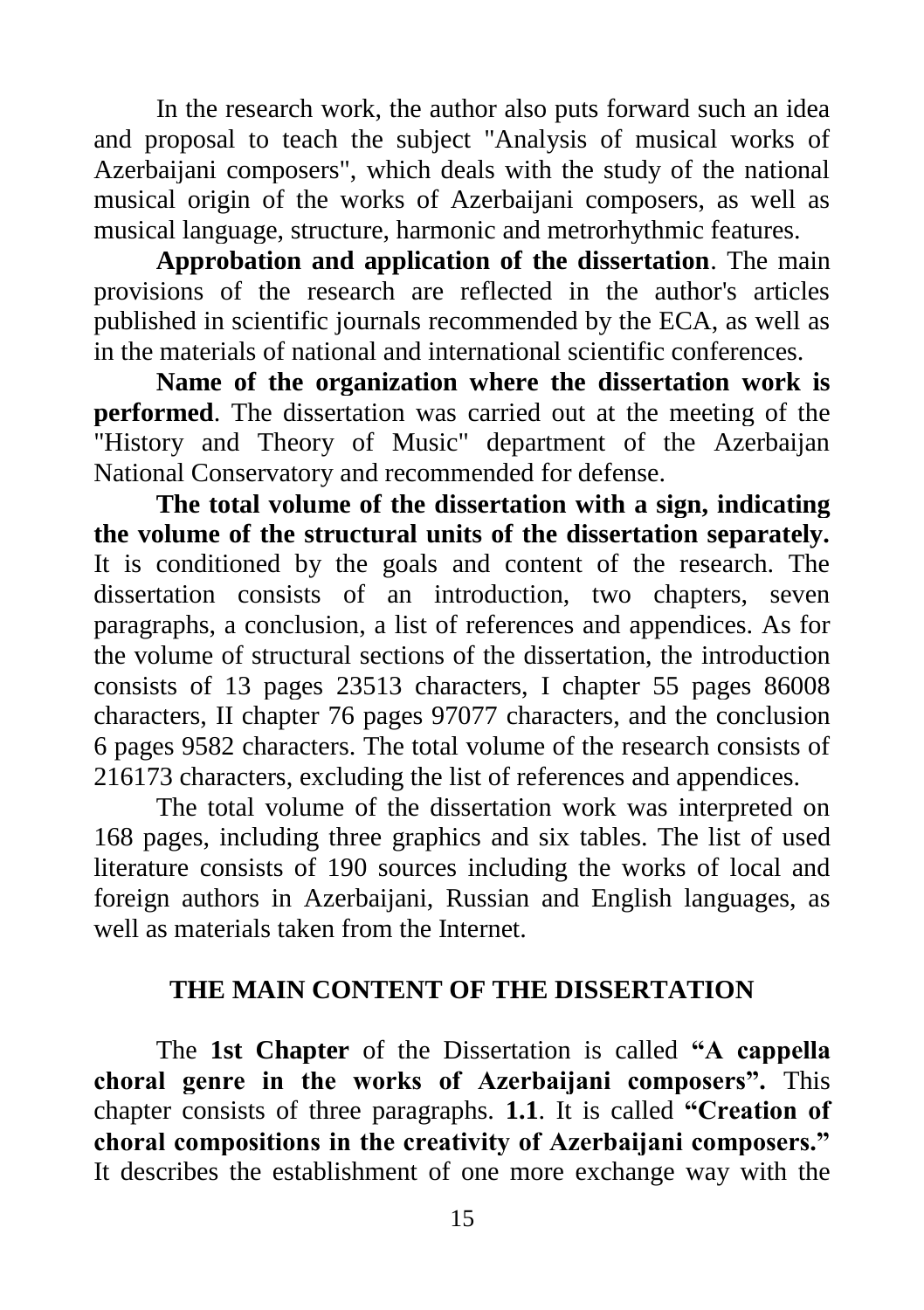European culture by Uzeyir Hajibeyli, a great Azerbaijani composer, publicist and pedagogue, by creating a new genre-choir art in our music history.

The systematization of the subject of choir at the Azerbaijan State Conservatory, as well as the establishment of the department of choral conducting and the evolution of the department since then were described in the first paragraph of the dissertation. The names of specialists such as L.Frolova, J.Jahangirov, A.Yurlov, E.Novruzov, N.Malikov, L.Atakishiyeva, S.Aghayeva, Z.Ismayilova already give a historical overview of the department of choral conducting.

The information about the establishment of the Azerbaijan State Choir Cappella in 1966 and its activities, repertoire, as well as its directors Eduard Novruzov, Zarifa Ismayilova, Gulbaji Imanova and others are also included here.

**1.2.** It is called **"A cappella choral works written in the first half of XX century"**. This paragraph describes the first examples of Azerbaijan a cappella choral music and analyzes the folk songs "Aman nənə" (Aman nene), "Lolo", "Bəri bax" (Beri bakh), "Ləlli" (Lelli) and author's song "Nə gözəldir" (Ne gozeldir - How beautiful) based on U.Hajibeyli's manuscripts. It should also be noted that the historical significance of the last piece has been the focus of attention. Then, the principles of using the Azerbaijani mugham by the famous Azerbaijani composer Gara Garayev are discussed, as well as the "Payız" (Payiz - Autumn) choir, the first polyphonic work written for a mixed a cappella choir in our music history is analyzed and mugham and intonations of the sections used by the composer are studied.

**1.3.** It is called **"Mode – mugham features in the a cappella choirs of Azerbaijani composers (1950-70s)".** This paragraph analyzes Fikret Amirov's "Gözəlim sənsən" (Gozelim sensen - You are my beautiful), Jahangir Jahangirov's "Kərəm kimi" (Kerem kimi - Like Kerem), Nazim Aliverdibeyov's "Bayati-Shiraz" choral mugham and "Shikasta" a cappella choir. In addition to the choral scenes in his operas, his bright emotionality and wide musical amplitude that are evident even in small musical pieces are clearly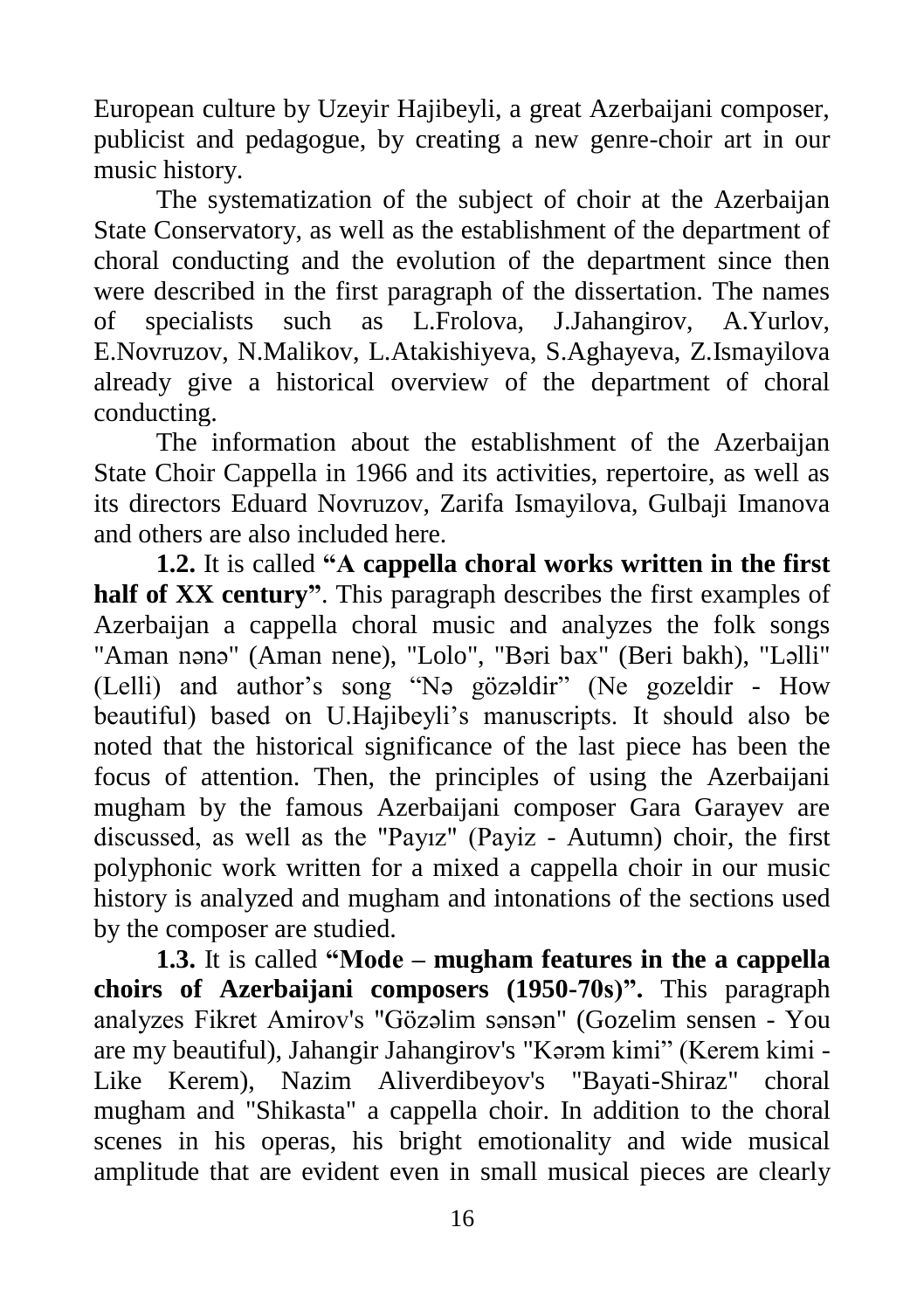noticed in the folk songs he arranged. One example of this is the 5 part (soprano, alto, tenor, baritone, bass) folk song " Gözəlim sənsən" (1967), which he arranged for solo-tenor and mixed a cappella choir. Thoroughly conducted choir analysis reveals the composer's harmonious language and the structural idea of the piece. It should be noted that although the text is based on folk words, the words in this composition are given in the arrangement of the poet Teymur Elchin.

The next a cappella choral work analyzed here belongs to our composer J.Jahangirov, who was distinguished in the history of music in Azerbaijan with his unique style. Throughout his career, the composer wrote in various genres and had a special sympathy for choral music. It is no coincidence that the choral art in Azerbaijan reached its peak in the field of his works. The composer is the author of famous works written for choir and symphonic orchestra, as well as the first a cappella choral concert. Moreover, tens of a cappella choral miniatures have made a significant contribution to our musical treasury. The a cappella choir "Kərəm kimi" (Like Kerem) written by the author in 1968 is also among the works analyzed in this paragraph. This work was written based on the poem of the same name of the immortal Turkish poet Nazim Hikmet (translated by S. Mammadzade).

The subject of the poem "Like Kerem" is a kind of mass appeal instead of individual emotion and thoughts. In the poem, a fact such as attachment to ideology, which is a factor of humanity, has become a social challenge, forming a central idea. Moreover, the acts of the sections of Shushtar mugham such as mayeyi-shushtar, feili, tarkib are touched, as well as references to points such as "Rast", "Segah" are observed.

One of the works analyzed in this paragraph is N.Aliverdibeyov's "Bayati-Shiraz" choral mugham. Written for a mixed choir and singer in 1969, this a cappella choir does not fully reflect the "Bayati-Shiraz" dastgah that we know, but an important composition was created using the appropriate sections and tasnifs (episode) of mugham.

Another analyzed mixed choir and soloist (singer) a cappella piece written by N.Aliverdibeyov is "Shikasta". Designed for five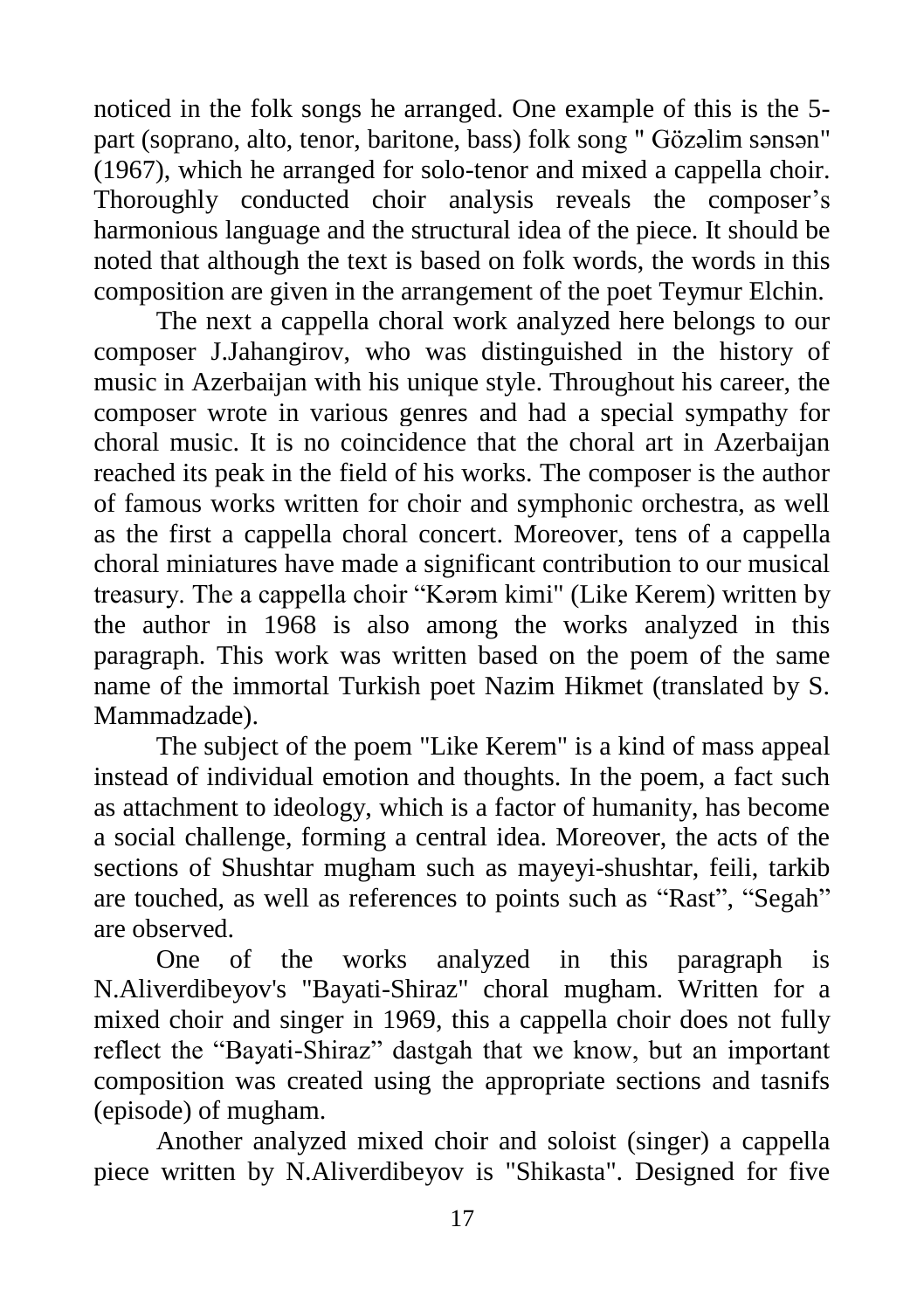voices (Soprano 1, Soprano 2, Alto, Tenor, Bass), the choir has both a free melodic line and an accompaniment. It is possible to see the rhythmic shape of the percussion instruments in the sheet music. The singer can sing both "Karabakh Shikastasi" and "Kesme Shikasta" in the part of the work entrusted to him/her. In both of these mughams, folk bayatis are used as a text, and the soloist is free to choose the theme.

**The 2nd chapter of the dissertation** is called **"Application of mugham in Azerbaijan a cappella choral music (1970-1990s)"**. This chapter also consists of four paragraphs. **2.1.** It is called **"Works of Agshin Alizade and Faig Nagiyev for unaccompanied choir"**. Firstly, A.Alizade's creative style, as well as examples of the national composition art created in the wave of neofolk are discussed here. Next, the composer's work "Qədim lay-lay" (Ancient Lay-Lay) created for a mixed a cappella choir is analyzed. Here the modeintonation relations between the choir parts, the dramaturgy and texture of the works are emphasized.

In the next part, the attention is paid to the analysis of F.Nagiyev's small a cappella choirs. In each of these works written on a lyrical-romantic theme, it is possible to see the leading position of the Azerbaijani national music, the mode (lad-məqam) feeling of the composer. The composer even used the elements of ashig music. For example, the rhythmic form of ashig music, the movement element with parallel fourths, and our mughams were used in the miniature "Aşiqəm" (Ashigam - I am in love) composed for the mixed a cappella choir in 1979. The influence of "Segah" mugham is clearly visible in this miniature, written in a simple 3-part, reprise form. Different types of "Segah" mugham were used here – "Kharij Segah", "Hashim Segah", "Yalkhin Segah" and some of their sections.

The 4 poems written for a mixed a cappella choir by F.Naghiyev are also noteworthy and are analyzed as mugham-based examples. The collection written in 1983 included the choirs "Bənövşəyəm" (Banovshayam - I'm violet), "Gedər" (Gedar - Would go) and "Toy günü" (Toy gunu - Wedding Day). In 1986, the fourth miniature "O sarı yarpaq" (O sari yarpag - That Yellow Leaf) was added to the series by the composer. During the analysis, a graphic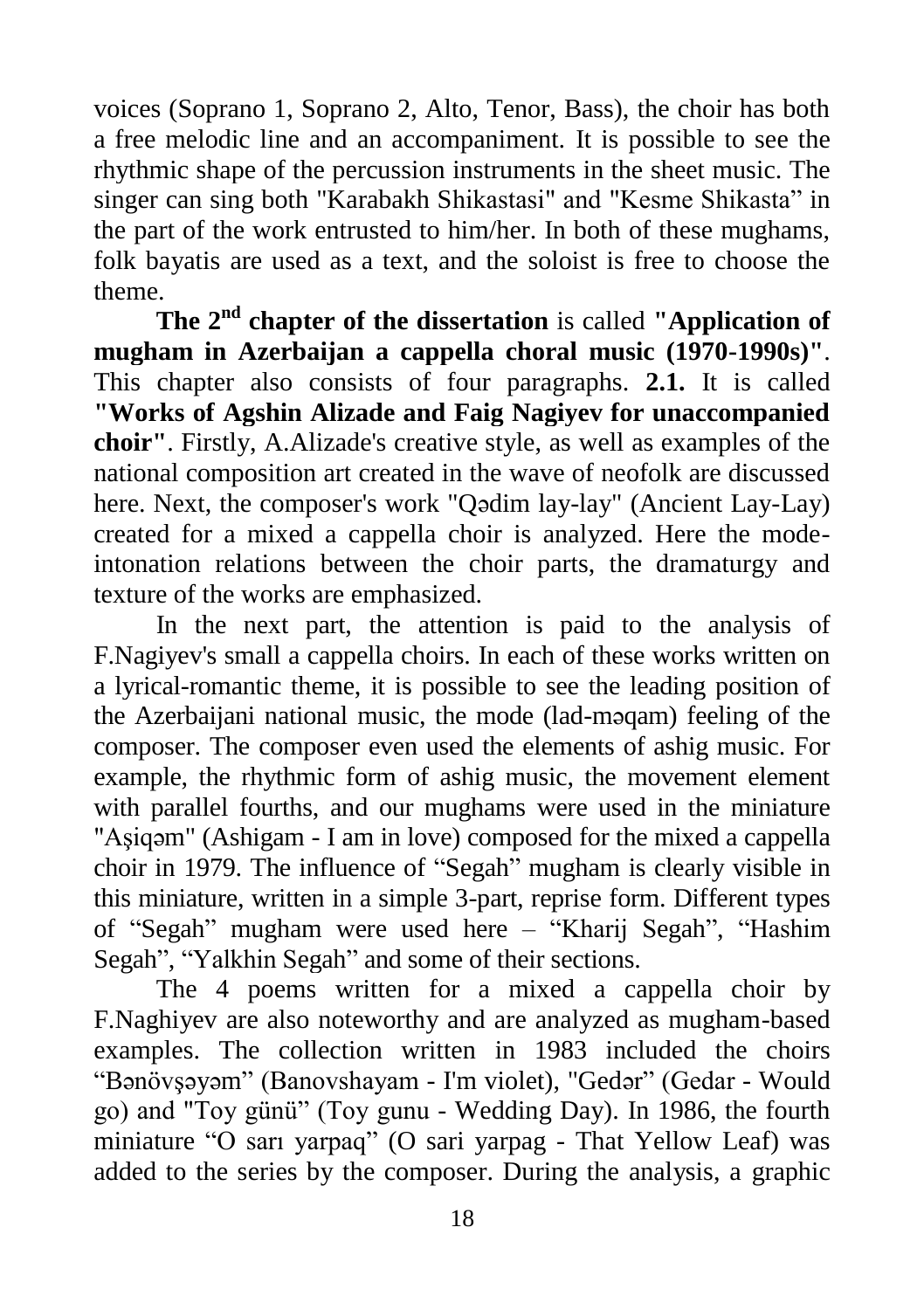showing the polyphonic passages and canonic imitations used in the work was compiled:



**For the analysis of the "Wedding Day" miniature**

 **Graphic**

**2.2.** It is called **"Faig Nagiyev's a cappella choir concert**". Our contemporary composer F.Nagiyev, who played an undeniable role in the development of modern choral music, appealed to the genre of a cappella choir concert for the first time after J.Jahangirov. The author was able to skillfully transfer the pain and heartbreak of the loss of his dear teacher G.Garayev into his musical language in the works he dedicated to him.

Written to the words of Khagani Shirvani (1129-1199), a great representative of 12th century classical Azerbaijani literature, the concert consists of three parts: "Ağrı" (Aghri – Pain), "Əlvida" (Elvida – Goodbye) and "Fəryad" (Faryad – Cry). The uniqueness of the concert is that within one work three vocal genres intersect - the choir written to the words of Khagani in the first part, vocals in the second part, and religious mystery in the third part. The composer referred to the intonations of "Bayati-Kurd" mugham, mugam and sections such as "Mayeyi-Shur", "Bardasht" ("Shur"), "Chahargah", "Humayun-Amiri", "Tarkib" ("Humayun"), "Mahur-Hindi", "Orta Mahur", "Bayati-Turk", "Bayati-Shiraz".

Nagiyev's concert concept includes a solo tenor's part acting as a muezzin, Khagani's poems arranged in I-III parts, as well as the elements of endearment and elegy found in Islam and "Kalmeyi-Shahadat". In addition, the choir concert attracts the attention with its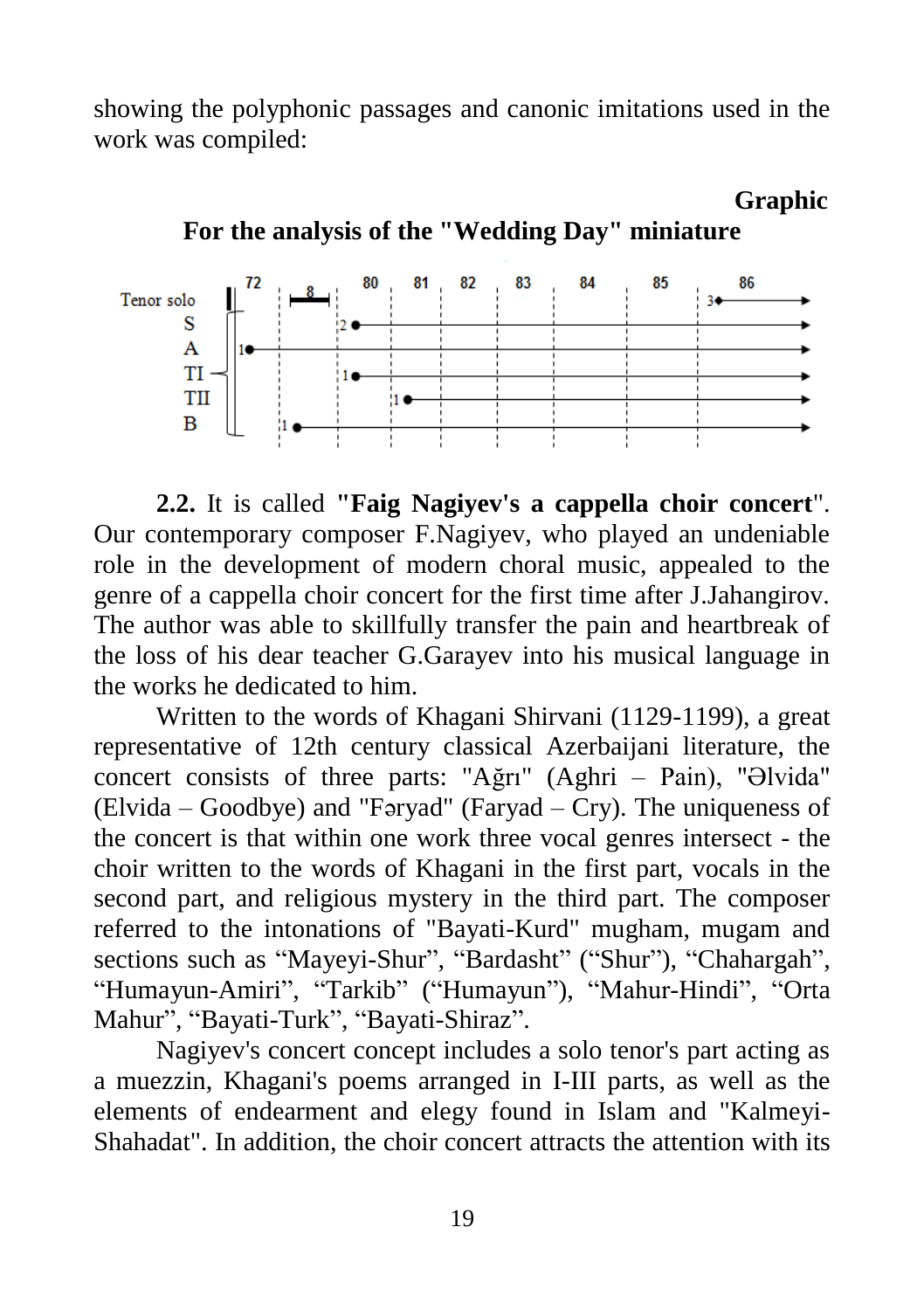unique code. It uses recitative and sounds that mimic the heartbeat and the last breath of a dying person.

**2.3. It is called "Ramiz Mustafayev's and Agakerim Karimov's a cappella choral works".** As it is known, the prominent Azerbaijani composer Ramiz Mustafayev, who devoted a large part of his works to the choral genre, also composed a series of works in the direction of a cappella choral music. It should be noted that in all these works, attachment to our national roots, love for mugham are clearly felt. One of them is "Gülüm Yoxdur" (Gulum yokhdur – I have no flower) a cappella choir which is written on the basis of B.Vahabzade's words that has been included in our analysis (See Əlavə №19). The intonations of the "Ushshag" and "Shikasteyi-fars" sections are used in this piece written on the Orta Mahur mugham.

In the research work, two works, which include in the a cappella choir series consisting of five works, "Buludlar" (Buludlar - Clouds) and "Yarpaqlar" (Yarpaglar – Leaves) written in 1984 are analyzed.

This is both a moving natural phenomenon of which its beauty described and a poetic address expressing the poet's love and longing for the homeland in N.Khazri's "Clouds" poem written in free verse. That is the work does not have a fixed mode (lad) core. Paying attention to the figurative-emotional features of the composition, A.Kerimov very skillfully used "Qatar", "Bayati-Shiraz", "Segah", "Chahargah" mughams and their sections here. In addition, the harmonic major chromaticisms used throughout the work give the piece a special elegance.

Unlike A.Kerimov's first composition "Clouds" which we analyzed, the next work "Leaves" was written for a mixed a cappella choir and soloist. This work, of which the text belongs to Tofig Mutallibov, is about the complaintive talk of a young man waiting for his lover and the crushed leaves. Here the choir sings in the language of leaves, and the solo tenor in the character of a young boy. The choir appears as leaves, while a solo tenor as a young man in this piece. The composer used bayati-shiraz with f and b tonic notes, shushtar and segah, and even chahargah, as well as the acts of "Amiri" section of "Shushtar" here. We have seen the use of several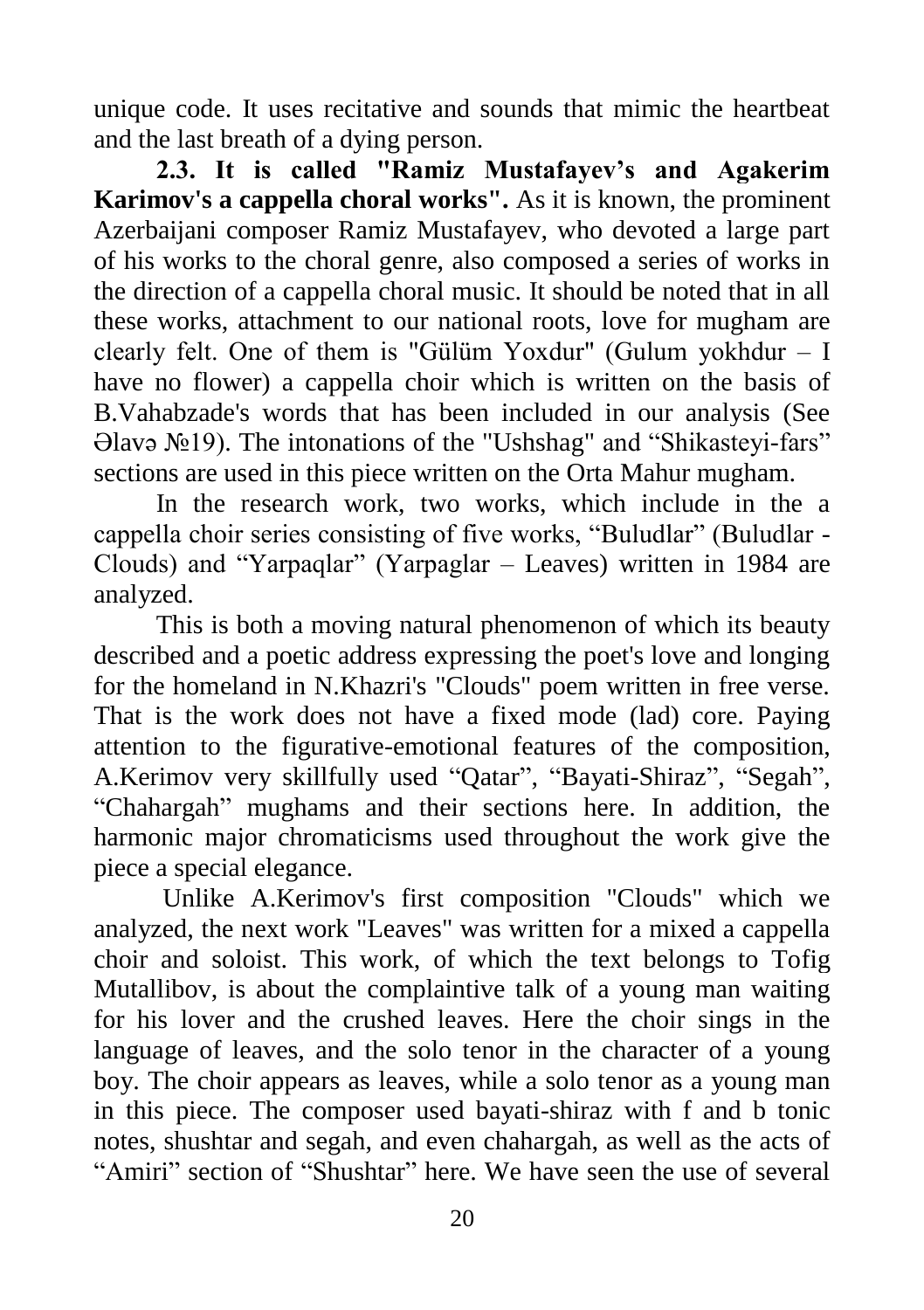sections, even the same section being performed at different tonic notes between the bars at the same time in this work. The mughambased polyphonic structure and polytonality given here demonstrate the composer's extreme openness to new experiments.

**2.4.** It is called **"A cappella choral works of Adila Huseynzade, Firangiz Alizade, Musavvar Asgarov and Fuad Javadov".** This paragraph reviews a cappella works of two female composers and two choirmasters. The first work analyzed is the a cappella choir "Vətən" (Vatan - Homeland) written by Adila Huseynzadeh, the first professional female composer of Azerbaijan. The composer mainly referred to the sections of "Mahur-Hindi" mugham here. The miniature, composed in 1974, was written to the words of the people's poet Suleyman Rustam. A. Huseynzadeh emphasized that she was deeply aware of the subtleties of mugham and represented our national music in each line.

Firangiz Alizadeh, a world-famous composer and pianist who made exceptional contributions to the development, performance and teaching of the modern music genre in Azerbaijan, used the choir genre mainly in her large-scale works throughout her career. The composer always emphasized her attachment to the national music traditions, successfully presented mugham intonations with modern harmonies in her works. The author used mainly acts of sections peculiar to "Shur" mugham in a cappella choir "Autumn" written to the words of N.Khazri in 1984. Among them are "Bardasht", "Maya" and "Shura Ayag" sections, as well as "Bayati-Kurd" intonations, one of our smalls independent mughams.

The next a cappella work analyzed is the "Ahsan Shuster" choir composed by one of the talented choirmasters of Azerbaijan Musavvar Askerov in 1984 for unaccompanied mixed choir. The melody of this work is based on the colors of "Shushter" and "Humayun" by the famous tar player Ahsan Dadashov.

The 20th of January, written in the history of Azerbaijan as a blood memory, is a topic that many artists, including composers, like any of our compatriots, cannot be indifferent to. One of the those who created works on this topic is a talented Azerbaijani composer and choirmaster Fuad Javadov. The "Black January" a cappella work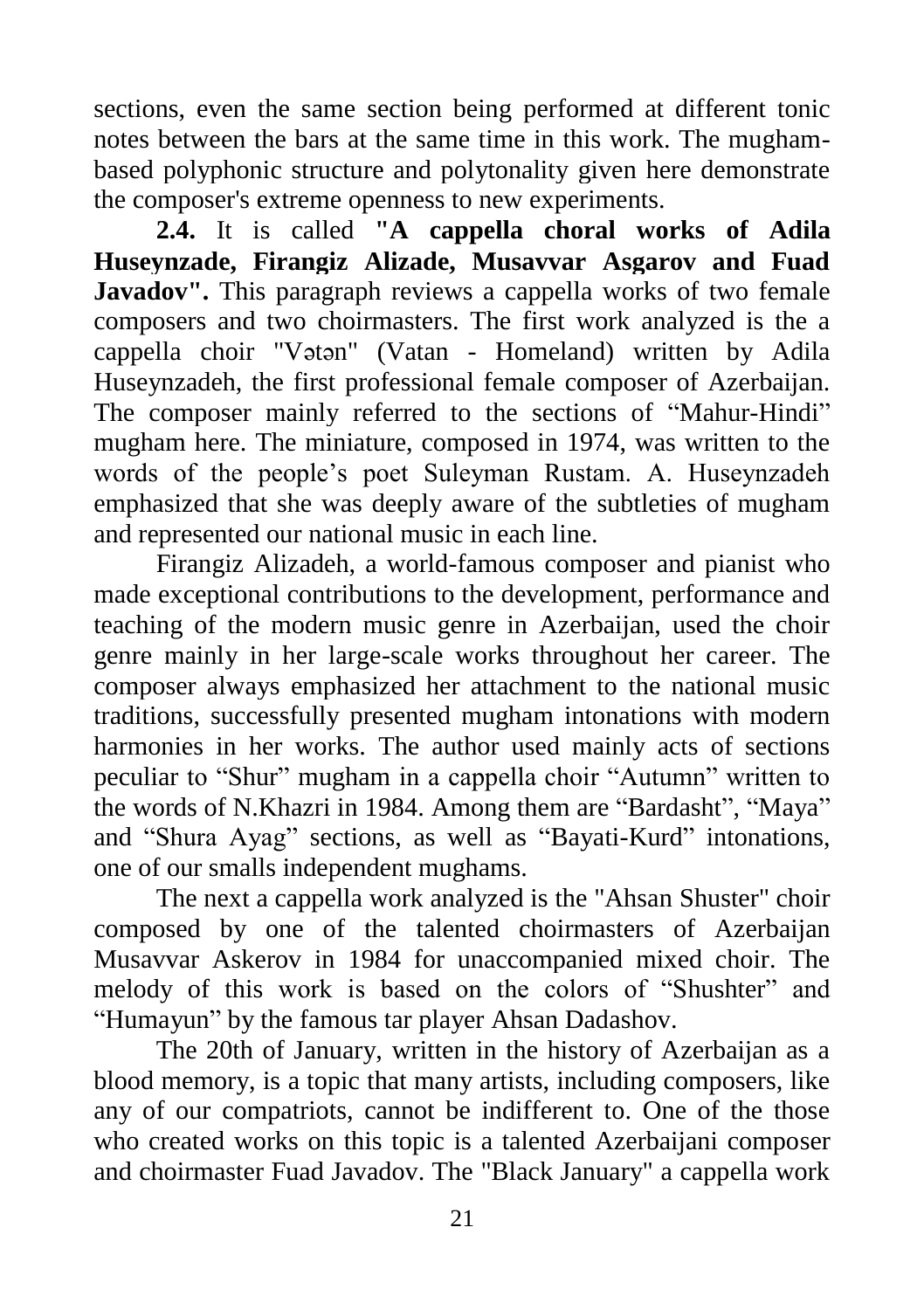written for a mixed choir (soprano, alto, tenor, bass) and soloist (mezzo soprano) is an example of a choir that he created professionally. The melody created on Shur mugham expresses a calm, sad suffering. The literary text - bayati example used in the piece gives the music a mournful character. This silence is broken by an unexpected dissonant chord, and concludes the piece by keeping 3 bars. It is possible that this chord symbolizes the ship whistles sounded during the minute's silence to honor the victims of the January 20 tragedy.

The current dissertation has involved the study of a cappella choral works in various forms from the beginning of the XX century to the 1990s and aimed to study the examples of compositional art, various mugham influences for the first time. Thus, the following provisions were obtained as a **"Conclusion"** of the study of national a cappella choral music in this dissertation.

First, the results of the research provide the basis to say that the creative experience of Azerbaijani composers and choirmasters in the field of a cappella choirs is different in terms of genre, style and individual author's approaches to the relevant works and should be studied independently.

Secondly, in the national choral culture, the influence of the great art of mugam is more important among the national roots of this direction, and it is directly reflected both in the features of the ideological and artistic content, and in the form.

Third, the a cappella choirs are expressed in a variety of forms, from small miniatures to large-scale concert genres, and are distinguished by their rich intonation and thematic content, harmonic and polyphonic textures.

Finally, when applying to this type of choral work, the authors managed to embody their colorful artistic intentions through individual technical means.

As in all fields of Azerbaijani composition, the principles of using mugham in a capella choral works cover different types of creative methods, starting from the citation method: serious and free interpretation of national moments, regular thematic development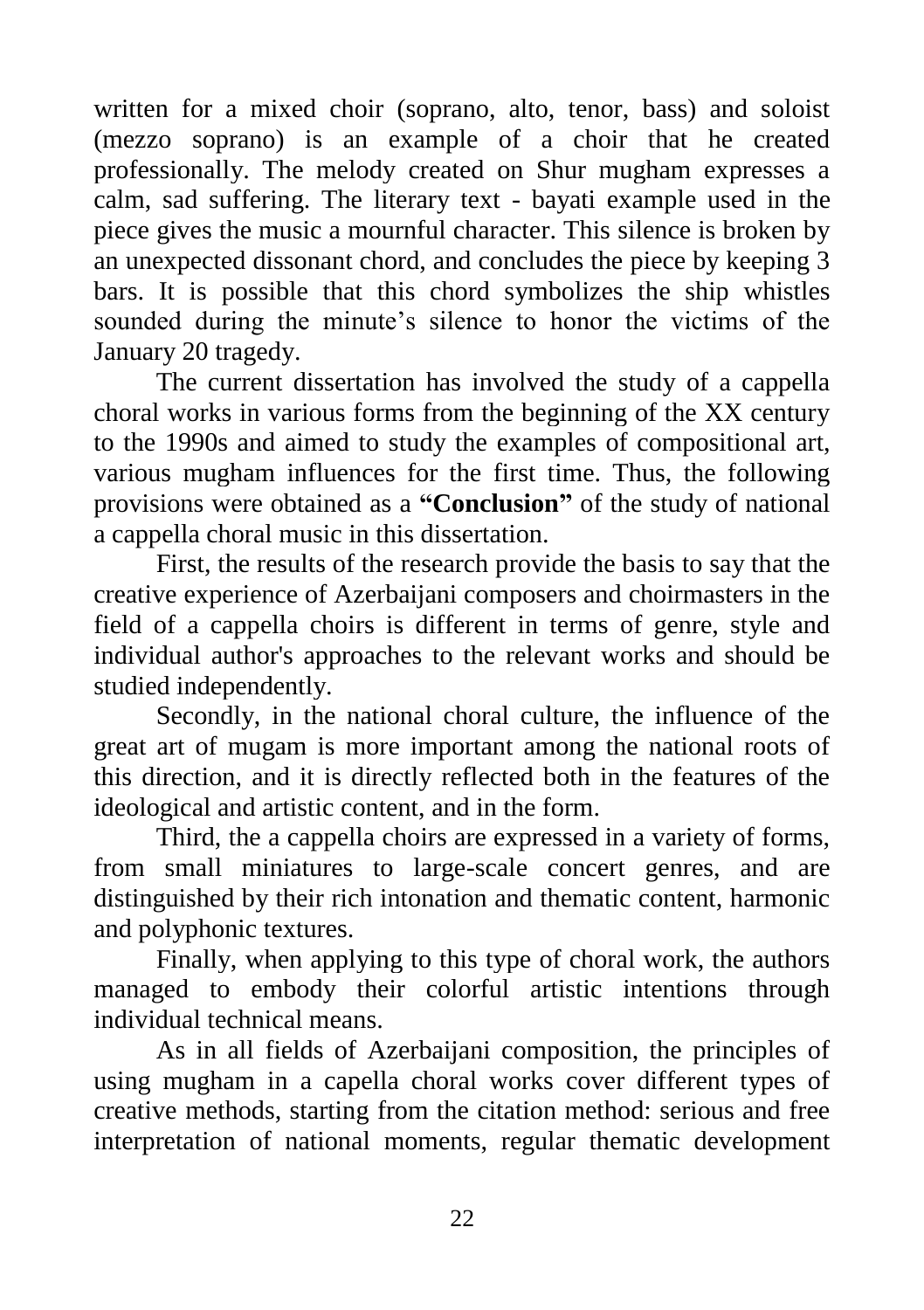and form building, formation of multi-voiced and harmonious texture with national color, etc.

The problem we are studying is especially relevant at the present stage as part of the "native-foreign" paradigm. On the one hand, this issue is an unchanging quotation of mugam (for example, N.Aliverdibeyov's choral mugam "Bayati-Shiraz", "Shikeste" and M.Asgarov's "Ahsan Shushtar" miniature), on the other hand, it is included in modern artistic practice. At the same time, the application of the quatotion method in the mentioned works, especially in the choral version of "Bayati-Shiraz" does not deny the author's creative attitude to the original source, therefore, it has been analyzed by us. The mentioned works are a capella choirs involved in the research on the direct embodiment of mugam. In other words, the comparative analysis of the works not only with the point of view, but also with the mugam instruments of the same name and their sections is of greater importance.

Creative reinterpretation of mugham, or rather free interpretation of the basis of its point A.Kerimov's work "Clouds" clearly shows itself in the choir. The combined use of certain sections of "Qatar" and "Bayati-Shiraz" sets, as well as "Segah" and "Chahargah" in the work embodies an interesting artistic content: the imaginary ideas in this choir are praised in deep silence and silence and describe the beauty of the world that surrounds us through a rich sound palette. The use of "Mahur" mugham intonations in huseynzada's "Veten" chorus focuses on the expression of feelings of patriotism. Despite the fact that Mustafayev's "Gulum yokhdur" a capella choir is also written on mugham belonging to the "Rast" family (Middle Mahor), it reflects not the enthusiasm and heroic mood inherent in these mughams, but the love lyrics on the theme of longing.

Mainly "Kharij", "Hashim", "Yalkhin Segah" types, occasional shushtar and "Shur" mughams intonations F.Amirov's "let's go for a walk", F.Nagiyev's" Ashiqam "and" Banavsheyam " miniatures were used as Love lyrics. A.Alizadeh's work" ancient lay-lay " refers to Segah as a miniature of a capella choir from the epic-lyrical tribe, where it is studied as an example of neopholourism.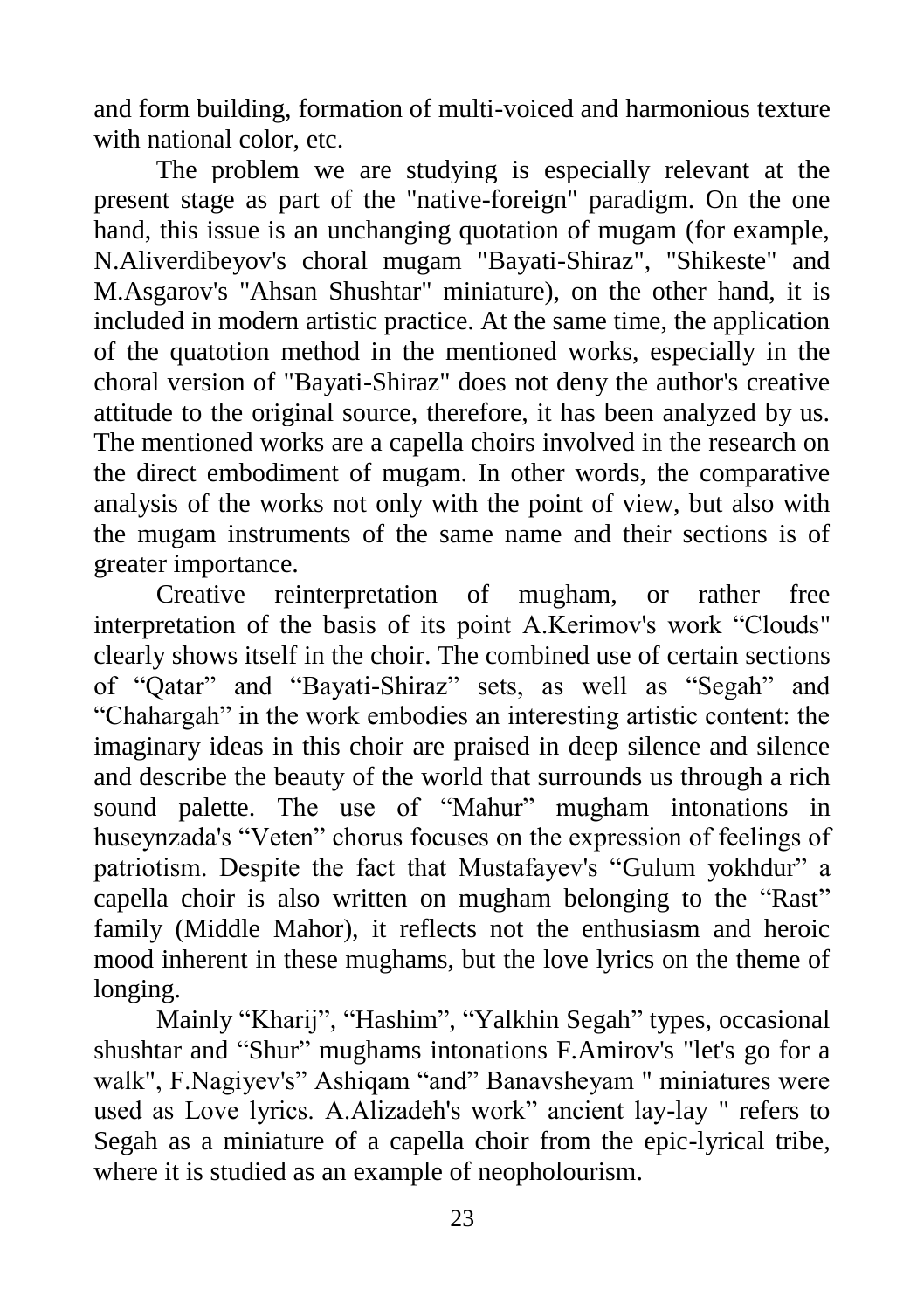In addition, intonations of "Shur" mugham F.Alizadeh's" autumn" choir also acts as a means of manifestation of poetry.

It should be noted that in all the works presented in the dissertation, the lines of tradition and innovation harmonize with each other in the original way. Works of choir without accompaniment of Azerbaijani composers meet quite classical traditions and the existing material in terms of rhythm-intonation is processed by classical technique (Q.Garayev's "Autumn" work), concert-type, large-form, up to real innovative works (for example, Naghiyev's Choir concert) demonstrates the evolution of the past style.

This fact shows not only the heritage of tradition and innovation, but also the use of philosophical examples of Khagani and Nizami of classical Azerbaijani poets, as well as the amplitude of the wide application of new technical tools in accompaniment-free choral works of modern compositional art (from the classical interpretation of the form to multichannel, polygamy, polyritmics, alleaturics and sonor effects). So, in the third part of Naghiyev's Choir concert, portomento, inaccurate fixation of sound, whispering, separate screams, etc. widely used.

Depending on artistic ideas and composition techniques, Azerbaijani composers masterfully use different types of themes and methods of their development in the choir works. Although motivation works and polyphonic methods are found in these works, the principles of variant and improvised development of mugham tematism have a leading role.

As a result, the study of the topic opens up opportunities to study a whole range of problems, the typology of choral music of Azerbaijani composers, the imagery of mugam, the diversity of meaning and genre, the specifics of the artistic methods of individual composers and other issues. In our opinion, the development of these topics in the future will serve to enrich the overall picture of Azerbaijan's musical art.

24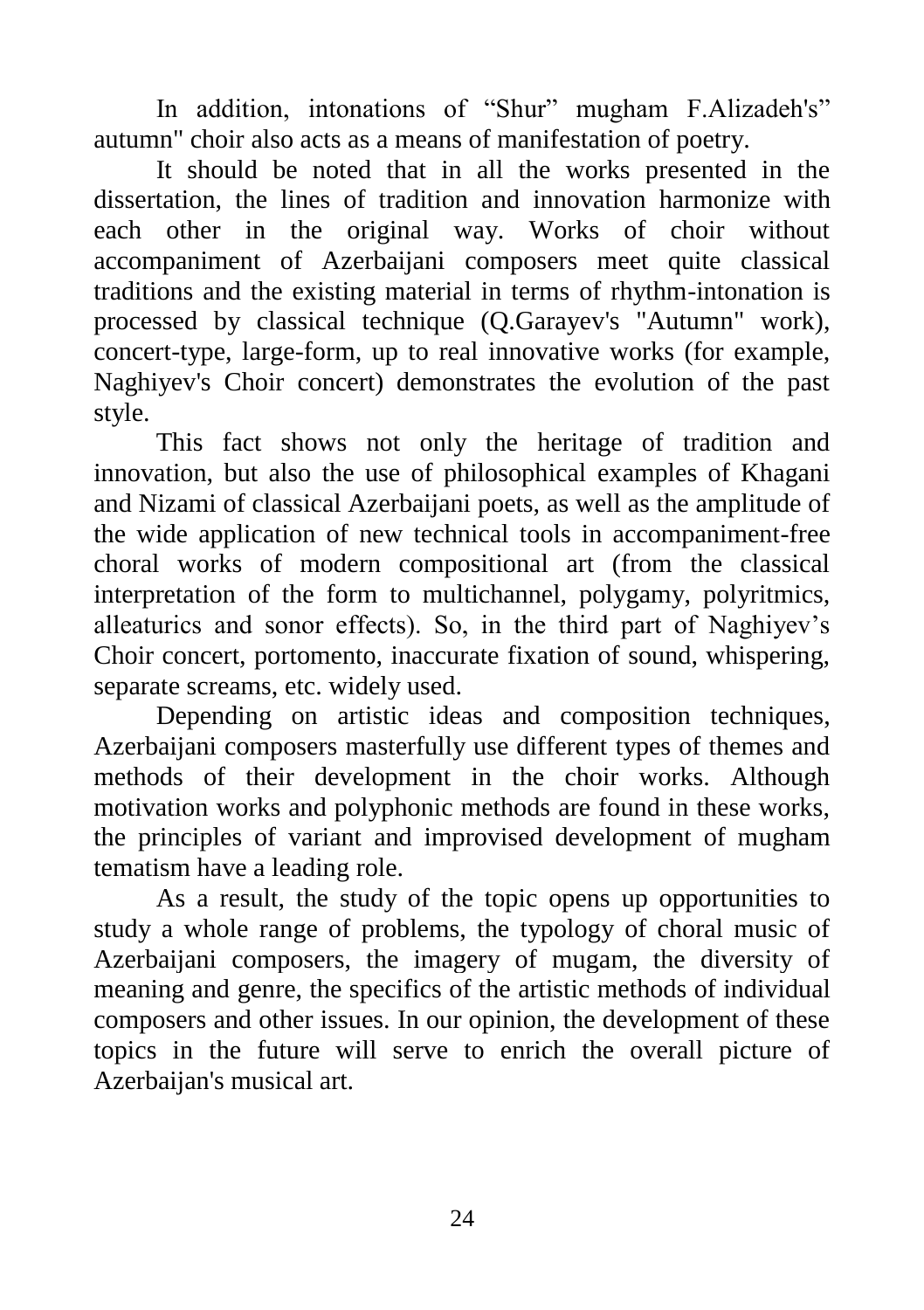**The following works of the author were published in accordance with the content of the dissertation:** 

1. Muradzadə L.R. Əhsən "Şüştər" a capella xor əsərində muğamdan istifadə // – Bakı: Konservatoriya – 2015. № 1(27),  $-$  s. 33-38

2. Muradzadə L.R. Azərbaycan xor mədəniyyətinin təşəkkülündə Üzeyir Hacıbəylinin rolu // XIV Beynəlxalq elmipraktiki konfrans "Türksoylu xalqların musiqi mədəniyyətinin tədqiqi problemləri". – Bakı: – 2015, –s.101-105

3. Muradzadə L.R. Nazim Əliverdibəyov- "Bayatı-Şiraz" xor muğam // Doktorantların və gənc tədqiqatçıların XX Respublika Elmi konfransı. – Bakı: 2016, – s.519-521

4. Muradzadə L.R. Azərbaycan bəstəkarlarının xor miniatürlərində milli xüsusiyyətlər // Beynəlxalq elmi konfrans Ulu Öndər Heydər Əliyev İrsində Multikultural və Tolerant Dəyərlər.  $-$  Bakı:  $-$  3-5 May,  $-$  2016,  $-$  s.242-244

5. Muradzadə L.R. Ağakərim Kərimovun "Buludlar" xor əsərində milli lad-məqam xüsusiyyətləri / – Bakı: Musiqi dünyası  $-2017$ .  $\text{Ne } 4/73$ ,  $-$  s. 90-93

6. Muradzadə L.R. Ладовые особенности хорового произведения «Листья» (Yarpaqlar) Агакерима Керимова // – Bakı: – Harmony – 2017, № 16.

<http://harmony.musigi-dunya.az/RUS/reader.asp?txtid=722&s=1>

7. Muradzadə L.R. Qara Qarayevin "Payız" a capella xorunda milli ladlardan istifadə // – Bakı: – Mədəniyyət.az /1 – Yanvar-Fevral  $2018, -s$ , 31-33

8. Muradzadə L.R. A.Hüseynzade'nin "Vatan" a capella korosunun muğam açısından değerlendirilmesi // Beynəlxalq konfrans 4.Uluslararası Müzik ve Dans Kongresi. – Türkiye, Bodrum, – 19-21 Oktyabr, – 2018.

9. Muradzadə L.R. Use of "Segah" mugham on Faig Naghiyev's "Ashigam" choral miniature // European Sciences review. – Vienna, – 2018 (November-December), – №11-12, – Volume 1; ISSN 2310-5577

25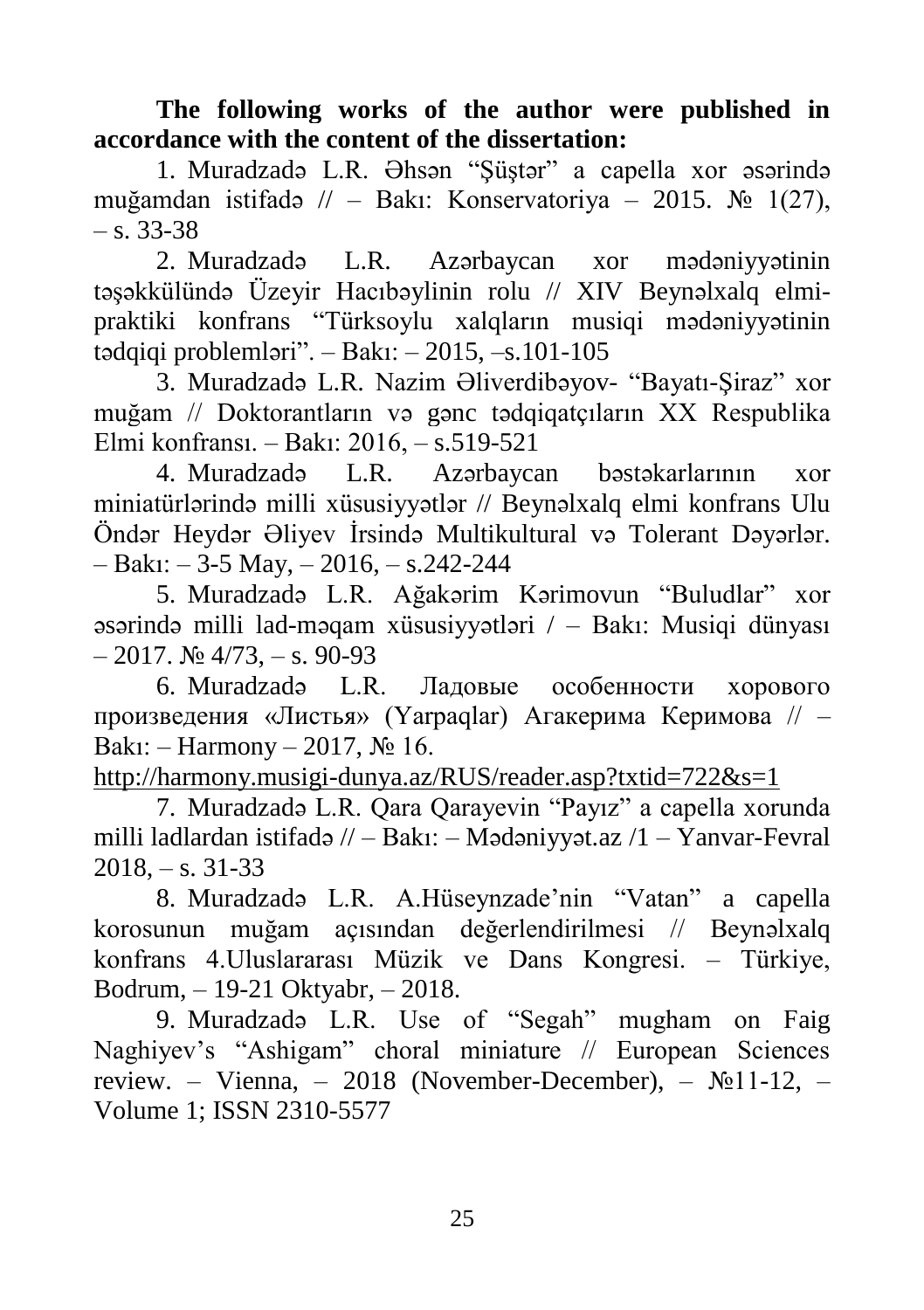Merkezi (Uluslararası Bilimsel Hakemli Mevsimlik Dergi). – Türkiye, Kars, – 2021, – 21 Dekabr, – Volume: 13, ISSUE: 52 10. Muradzadə L.R. Azerbaycan'daki ilk neofolklorizm örnekleri a capella koro müziği // Turan Stratejik Araştırmalar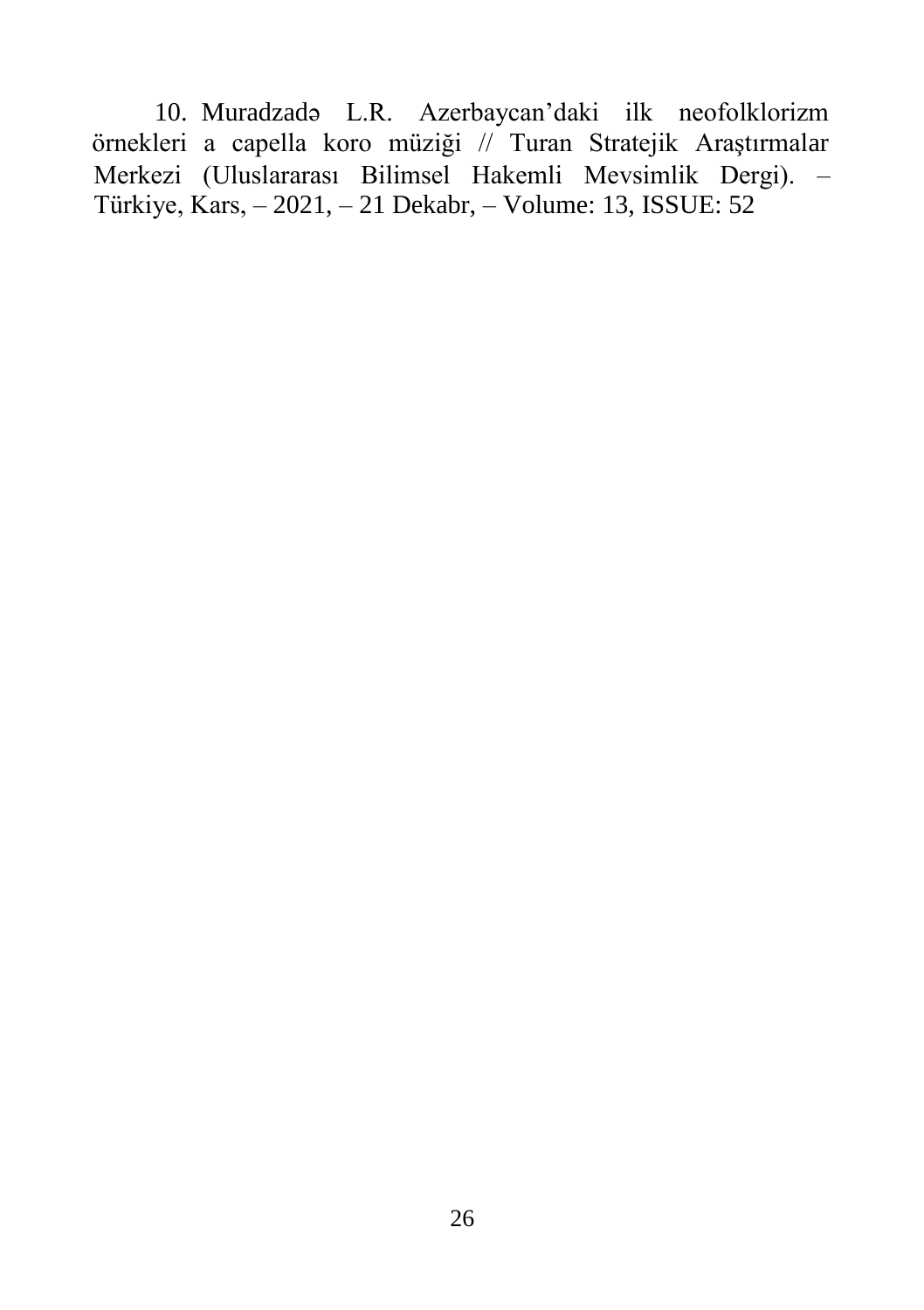The defense will be held on  $\frac{6}{100}$   $\frac{6}{100}$  2022 at  $\frac{14}{100}$  at the meeting of the Dissertation counsil FD 2.36 of Supreme Attestation Commission under the President of the Republic of Azerbaijan operating at the Baku Music Academy named after Uzeyir Hajibeyli. operating at the Baku Music Academy named after Uzeyir Hajibeyli.

Address: AZ 1014, Baku, Sh.Badalbeyli, street 98.

Dissertation is available at the Baku Music Academy named after Uzeyir Hajibeyli Library.

Electronic versions of dissertation and its abstract are available on the official website of the Baku Music Academy named after Ozeyn Hajibeyli.

Abstract was sent to the required addresses on  $6$   $3000$   $2022$ .